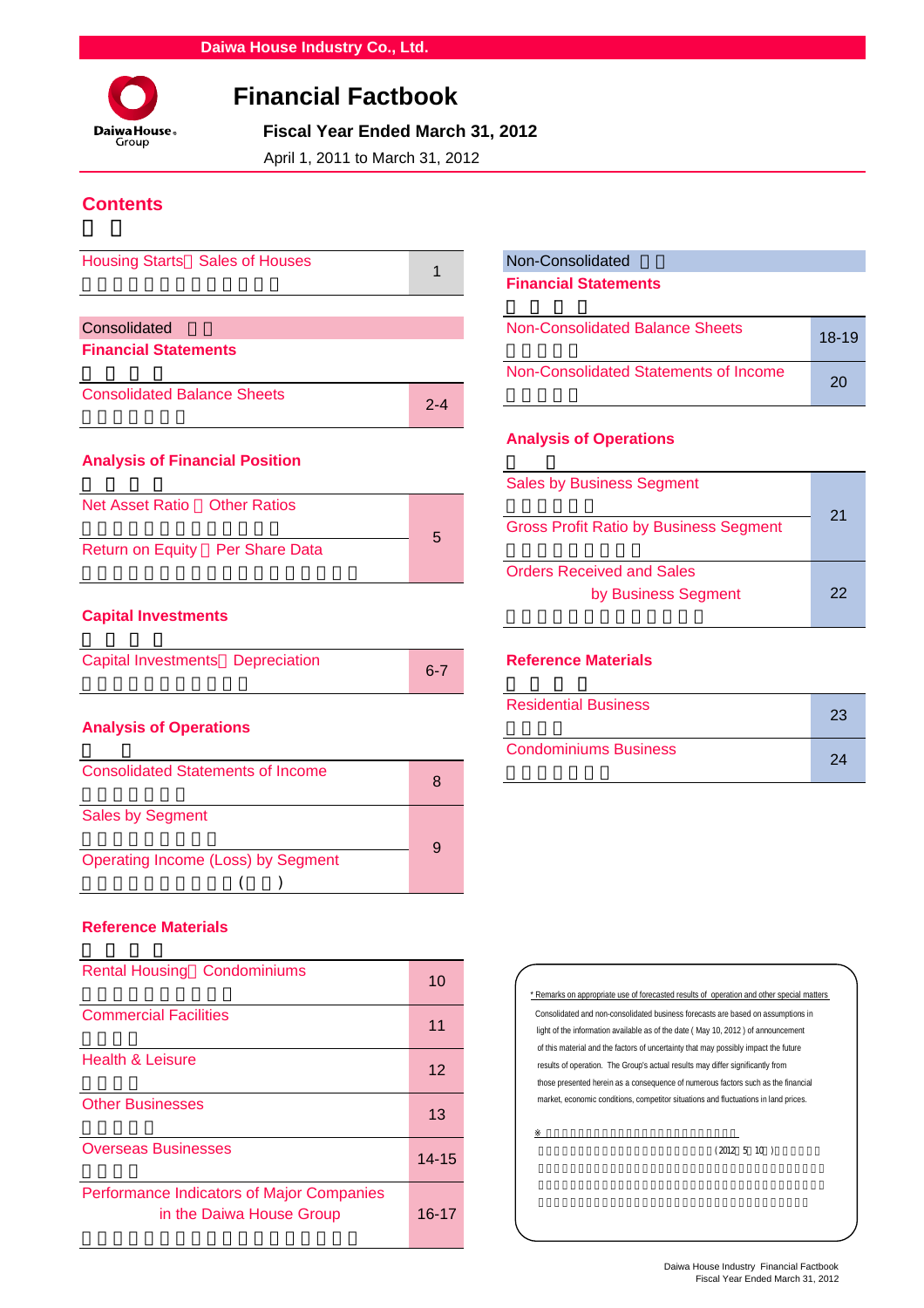

## **Housing Starts**

|                                 |        |        |        |                | (Thousands of units / |       |
|---------------------------------|--------|--------|--------|----------------|-----------------------|-------|
|                                 | '07/03 | '08/03 | '09/03 | '10/03         | '11/03                | 12/03 |
| <b>Housing starts</b>           | 1,285  | 1,036  | 1,039  | 775            | 819                   | 841   |
| <b>Private-owned houses</b>     | 356    | 312    | 311    | 287            | 309                   | 305   |
| <b>Subdivisions</b>             | 138    | 121    | 107    | 95             | 113                   | 118   |
| Condominiums for sale           | 242    | 160    | 165    | 67             | 98                    | 120   |
| <b>Rental houses</b>            | 538    | 431    | 445    | 311            | 292                   | 290   |
| Prefabricated housing starts    | 160    | 147    | 149    | 124            | 126                   | 128   |
| Prefabricated housing share (%) | 12.4   | 14.2   | 14.3   | 16.0           | 15.3                  | 15.2  |
| <b>Private-owned houses</b>     | 64     | 57     | 55     | 52             | 55                    | 55    |
| Prefabricated housing share (%) | 17.9   | 18.2   | 17.8   | 18.0           | 17.7                  | 18.2  |
| <b>Subdivisions</b>             | 8      | 9      | 6      | $\overline{4}$ | 5                     | 5     |
| Prefabricated housing share (%) | 2.1    | 3.1    | 2.3    | 2.7            | 2.1                   | 2.0   |
| <b>Rental houses</b>            | 87     | 81     | 86     | 67             | 66                    | 67    |
| Prefabricated housing share (%) | 16.2   | 18.7   | 19.3   | 21.5           | 22.5                  | 23.1  |

Source: Statistics for housing (including prefabricated) starts are from Housing Starts Survey by Ministry of Land, Infrastructure and Transport.  $(1)$ 

## **Sales of Houses**

|                           |        |        |        |        |        |        | Units /             |
|---------------------------|--------|--------|--------|--------|--------|--------|---------------------|
|                           | '07/03 | '08/03 | '09/03 | '10/03 | '11/03 | '12/03 | Forecasts<br>'13/03 |
| Sales of houses           | 44,983 | 44,029 | 43,239 | 39,318 | 37,414 | 39,486 | 42,080              |
| Single-family houses      |        |        |        |        |        |        |                     |
| (Custom-build houses)     | 9,309  | 9,070  | 8,586  | 8,609  | 8,133  | 8,323  | 8,080               |
| Single-family houses      |        |        |        |        |        |        |                     |
| (of housing subdivisions) | 1,955  | 1,685  | 1,729  | 1,308  | 1,370  | 1,676  | 1,830               |
| Condominiums for sale     | 4,981  | 4,253  | 3,511  | 2,863  | 2,687  | 2,372  | 2,910               |
|                           |        |        |        |        |        |        |                     |
| <b>Rental houses</b>      | 28,738 | 29,021 | 29,413 | 26,538 | 25,224 | 27,115 | 29,260              |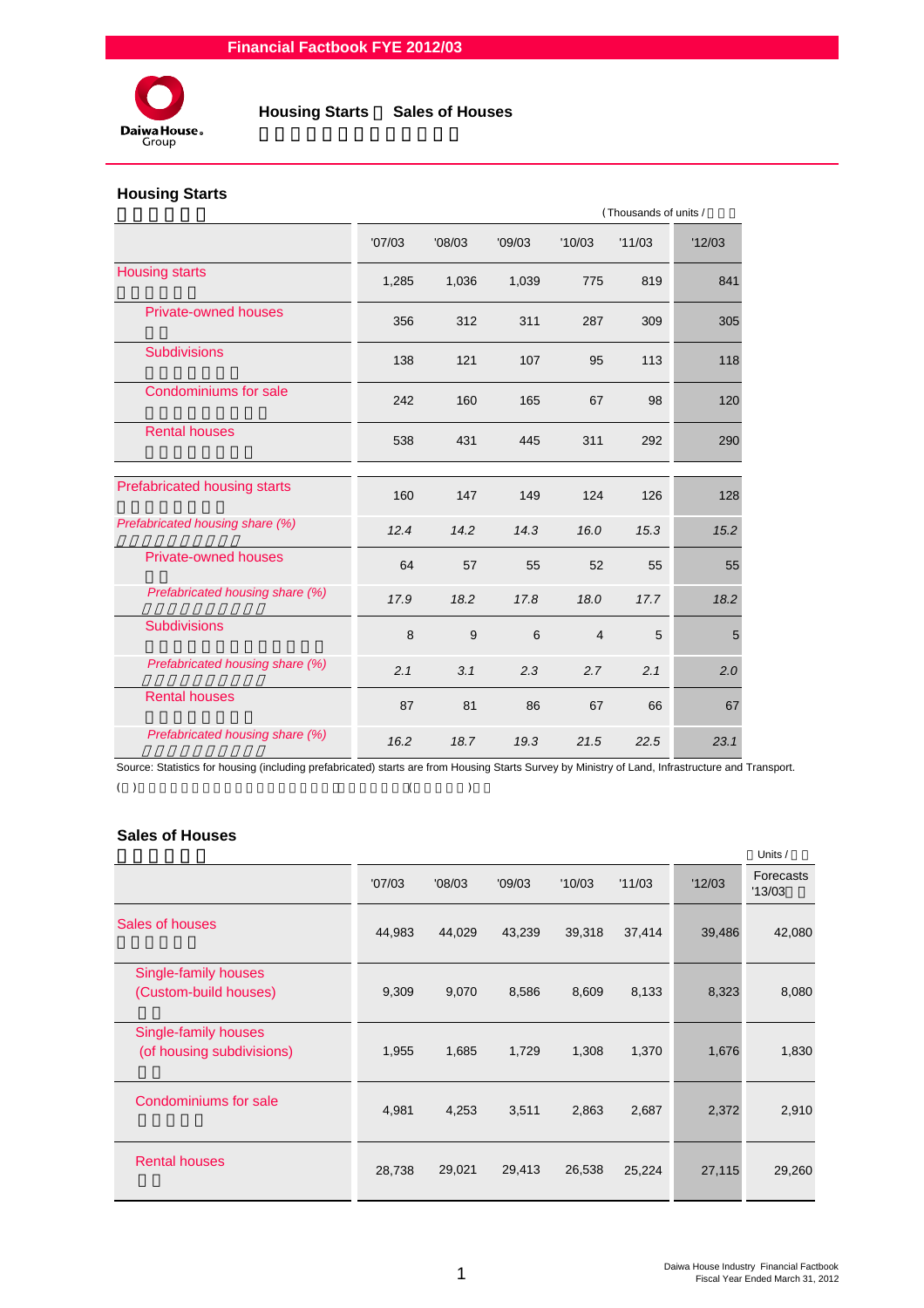



## **Financial Statements**

#### **Consolidated Balance Sheets**

|                                                                                          |           |           |           |           |           | Million / |
|------------------------------------------------------------------------------------------|-----------|-----------|-----------|-----------|-----------|-----------|
|                                                                                          | '07/03    | '08/03    | '09/03    | '10/03    | '11/03    | '12/03    |
| <b>Assets</b>                                                                            |           |           |           |           |           |           |
| <b>Current assets</b>                                                                    |           |           |           |           |           |           |
| Cash and deposits                                                                        | 102,369   | 100,354   | 105,840   | 179,792   | 149,379   | 250,649   |
| Notes receivable, accounts receivable from completed<br>construction contracts and other | 60,238    | 63,337    | 51,445    | 75,815    | 95,686    | 93,874    |
| Short-term investment securities                                                         |           | 20        |           | 6         | 6         | 6         |
| Inventories                                                                              | 432,328   | 495,612   | 396,443   | 300,002   | 301,987   | 371,938   |
| Costs on uncompleted construction contracts                                              | 59,259    | 72,602    | 57,444    | 15,098    | 15,307    | 14,361    |
| Land for sale                                                                            | 284,610   | 308,055   | 237,621   | 213,456   | 217,050   | 267,809   |
| <b>Buildings for sale</b>                                                                | 63,375    | 87,686    | 76,574    | 51,527    | 48,724    | 66,021    |
| Other                                                                                    | 72,672    | 103,450   | 108,800   | 125,830   | 135,580   | 129,891   |
| Allowance for doubtful accounts                                                          | $-1,274$  | $-897$    | $-1,342$  | $-2,690$  | $-1,379$  | $-1,604$  |
| <b>Total current assets</b>                                                              | 666,334   | 761,877   | 661,187   | 678,757   | 681,261   | 844,757   |
| <b>Noncurrent assets</b>                                                                 |           |           |           |           |           |           |
| Property, plant and equipment                                                            | 602,260   | 642,816   | 728,953   | 778,610   | 760,123   | 748,548   |
| <b>Buildings and structures</b>                                                          | 204,361   | 237,455   | 315,673   | 333,731   | 327,808   | 334,305   |
| Land                                                                                     | 344,107   | 341,407   | 356,002   | 389,587   | 387,343   | 364,954   |
| Other                                                                                    | 53,790    | 63,952    | 57,277    | 55,291    | 44,971    | 49,288    |
| Intangible assets                                                                        | 17,116    | 12,410    | 13,176    | 20,153    | 21,491    | 32,056    |
| Investments and other assets                                                             | 344,311   | 373,948   | 407,255   | 439,406   | 471,360   | 460,735   |
| <b>Total noncurrent assets</b>                                                           | 963,688   | 1,029,175 | 1,149,385 | 1,238,170 | 1,252,975 | 1,241,340 |
| <b>Total assets</b>                                                                      | 1,630,022 | 1,791,052 | 1,810,573 | 1,916,927 | 1,934,236 | 2,086,097 |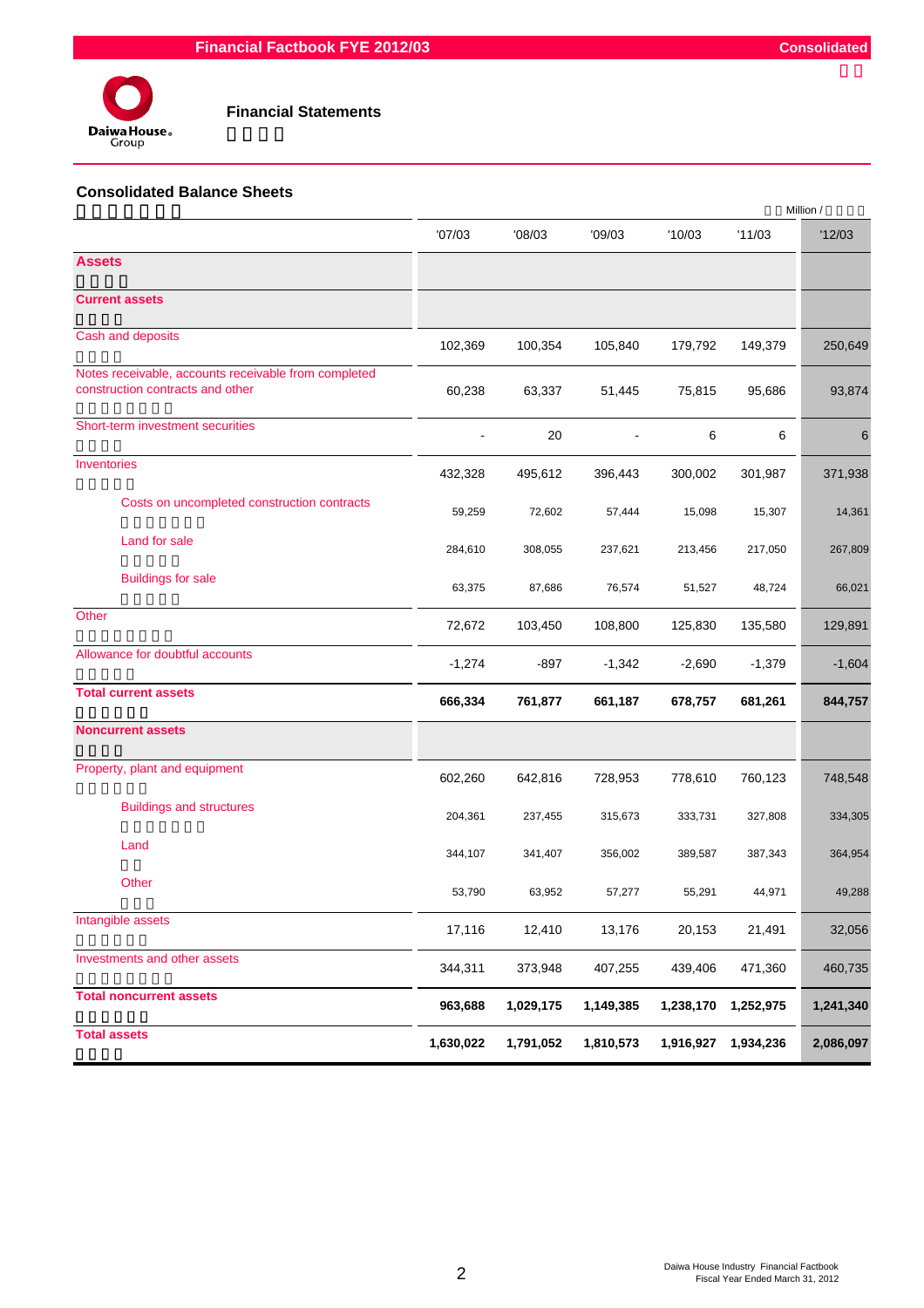

#### **Financial Statements**

#### **Consolidated Balance Sheets**

|                                                                         |                |           |           |                |                          | Million / |
|-------------------------------------------------------------------------|----------------|-----------|-----------|----------------|--------------------------|-----------|
|                                                                         | '07/03         | '08/03    | '09/03    | '10/03         | '11/03                   | '12/03    |
| <b>Liabilities</b>                                                      |                |           |           |                |                          |           |
| <b>Current liabilities</b>                                              |                |           |           |                |                          |           |
| Notes payable, accounts payable for construction contracts<br>and other | 253,255        | 189,860   | 129,843   | 113,807        | 129,462                  | 210,241   |
| Short-term loans payable                                                | 6,933          | 11,918    | 16,407    | 14,771         | 9,136                    | 2,559     |
| Current portion of bonds payable                                        |                |           |           | $\blacksquare$ | 4,500                    | 1,353     |
| Current portion of long-term loans payable                              | 1,070          | 1,595     | 5,610     | 2,901          | 25,122                   | 145,436   |
| <b>Commercial papers</b>                                                | $\blacksquare$ | 20,000    |           |                | $\overline{\phantom{a}}$ |           |
| Income taxes payable                                                    | 15,832         | 23,163    | 6,962     | 24,037         | 6,675                    | 24,826    |
| Advances received on uncompleted construction contracts                 | 62,870         | 58,628    | 61,054    | 27,403         | 32,090                   | 48,993    |
| Other                                                                   | 149,626        | 179,158   | 152,757   | 161,679        | 182,719                  | 198,462   |
| <b>Total current liabilities</b>                                        | 489,588        | 484,323   | 372,636   | 344,601        | 389,705                  | 631,872   |
| <b>Noncurrent liabilities</b>                                           |                |           |           |                |                          |           |
| Bonds payable                                                           |                |           |           | 105,300        | 101,300                  | 100,720   |
| Long-term loans payable                                                 | 50,570         | 193,376   | 319,956   | 335,388        | 255,498                  | 133,556   |
| Other                                                                   | 428,718        | 463,911   | 510,553   | 513,868        | 552,545                  | 562,056   |
| <b>Total noncurrent liabilities</b>                                     | 479,288        | 657,287   | 830,509   | 954,556        | 909,343                  | 796,334   |
| <b>Total liabilities</b>                                                | 968,876        | 1,141,611 | 1,203,145 | 1,299,157      | 1,299,049                | 1,428,206 |
|                                                                         |                |           |           |                |                          |           |
| Interest-bearing liabilities (excl. lease obligations)                  | 58,573         | 228,390   | 341,974   | 458,360        | 395,556                  | 383,625   |
| Debt / Equity atio<br><b>D/E</b>                                        | 8.9            | 36.1      | 56.4      | 74.3           | 62.4                     | 58.4      |
| Net Debt / Equity atio<br>$D/E$                                         |                | 20.2      | 38.9      | 45.2           | 38.8                     | 20.2      |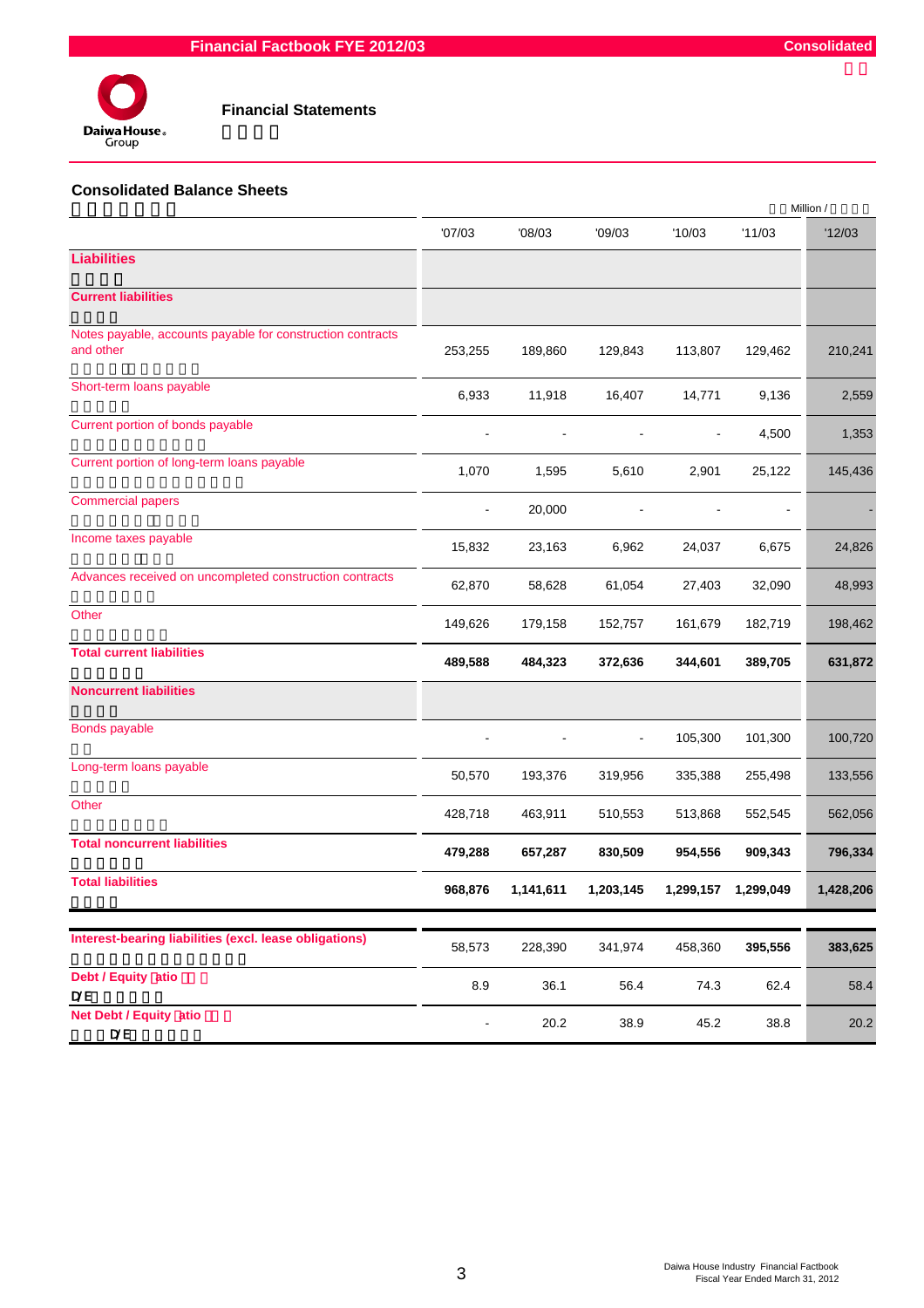

#### **Consolidated Balance Sheets**

|                                                       |            |           |           |           |           | Million / |
|-------------------------------------------------------|------------|-----------|-----------|-----------|-----------|-----------|
|                                                       | '07/03     | '08/03    | '09/03    | '10/03    | '11/03    | '12/03    |
| <b>Net assets</b>                                     |            |           |           |           |           |           |
| <b>Shareholders' equity</b>                           |            |           |           |           |           |           |
| <b>Capital stock</b>                                  | 110,120    | 110,120   | 110,120   | 110,120   | 110,120   | 110,120   |
| Capital surplus                                       | 226,834    | 226,824   | 226,824   | 226,824   | 226,824   | 226,824   |
| <b>Retained earnings</b>                              | 387,842    | 381,479   | 370,240   | 375,154   | 362,281   | 380,751   |
| <b>Treasury stock</b>                                 | $-7,692$   | $-19,534$ | $-19,553$ | $-19,615$ | $-19,874$ | $-19,944$ |
| <b>Total shareholders' equity</b>                     | 717,104    | 698,891   | 687,632   | 692,484   | 679,351   | 697,751   |
| Accumulated other comprehensive income                |            |           |           |           |           |           |
| Valuation difference on available-for-sale securities | 29,873     | 13,432    | 2,034     | 6,696     | 7,582     | 7,566     |
| Revaluation reserve for land                          | $-86, 847$ | $-79,195$ | $-77,878$ | $-77,593$ | $-47,314$ | $-40,738$ |
| Foreign currency translation adjustment               | $-821$     | $-556$    | $-5,105$  | $-4,765$  | $-5,467$  | $-7,469$  |
| Total accumulated other comprehensive income          | $-57,795$  | $-66,320$ | $-80,949$ | $-75,662$ | $-45,200$ | $-40,640$ |
| <b>Minority interests</b>                             | 1,837      | 16,869    | 744       | 948       | 1,035     | 779       |
| <b>Total net assets</b>                               | 661,145    | 649,440   | 607,427   | 617,769   | 635,186   | 657,891   |
| <b>Total liabilities and net assets</b>               | 1,630,022  | 1,791,052 | 1,810,573 | 1,916,927 | 1,934,236 | 2,086,097 |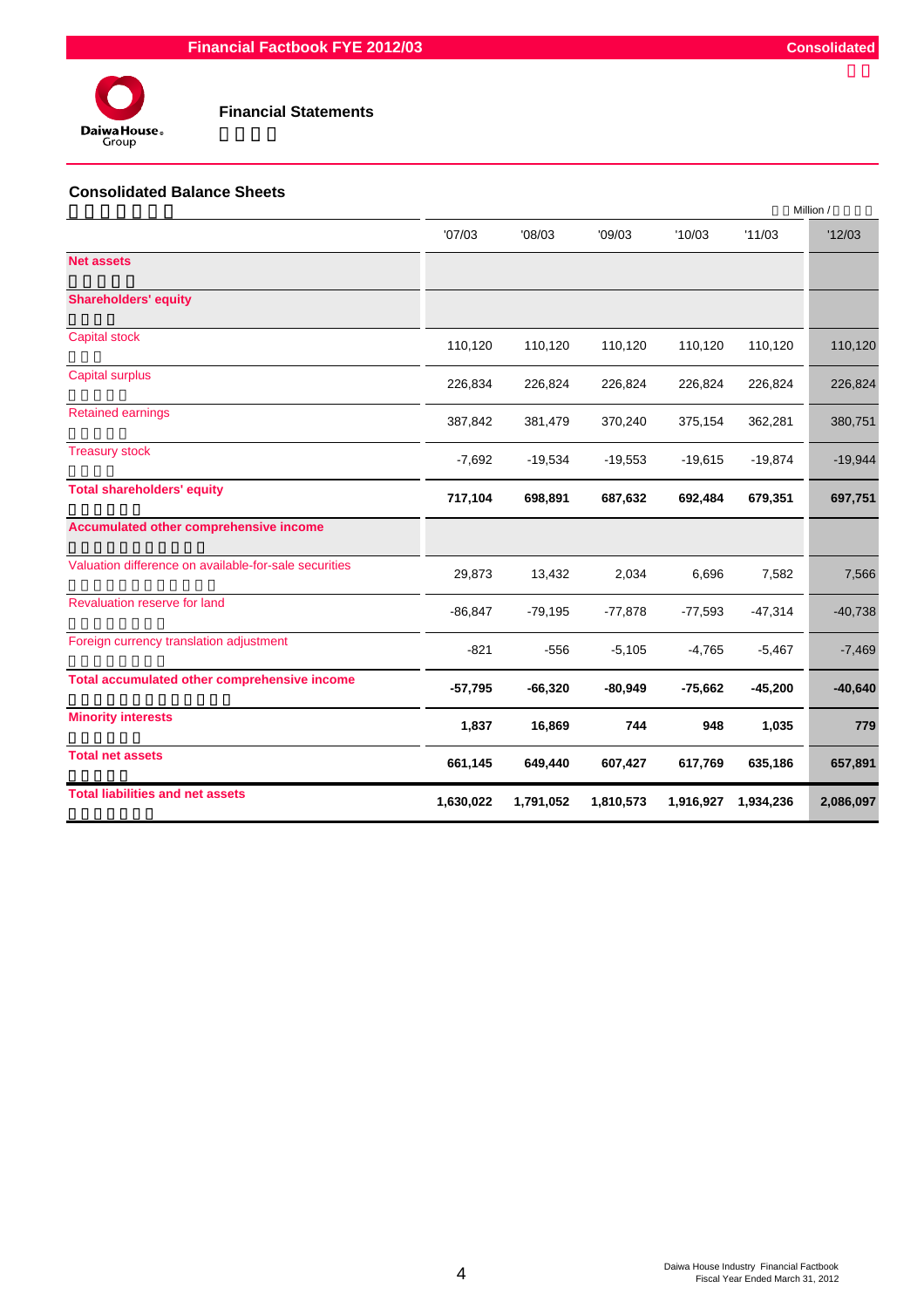#### **Financial Factbook FYE 2012/03 Consolidated**



#### **Analysis of Financial Position**



#### Net Asset Ratio Current Ratio Noncurrent Ratio



Return on Equity Net Assets per Share (left scale)



Basic Net Income per Share (right scale)



|                             | '07/03   | '08/03   | '09/03   | '10/03   | '11/03   | '12/03   |
|-----------------------------|----------|----------|----------|----------|----------|----------|
| Net asset ratio             | 40.4     | 35.3     | 33.5     | 32.2     | 32.8     | 31.5     |
| <b>Current ratio</b>        | 136.1    | 157.3    | 177.4    | 197.0    | 174.8    | 133.7    |
| Noncurrent ratio            | 145.8    | 158.5    | 189.2    | 200.4    | 197.3    | 188.9    |
| Return on equity            | 7.5      | 2.0      | 0.7      | 3.1      | 4.4      | 5.1      |
| Net assets per share(       | 1,122.88 | 1.092.04 | 1.047.50 | 1,065.15 | 1,095.62 | 1,135.46 |
| Basic net income per share( | 81.15    | 22.46    | 7.20     | 33.00    | 47.09    | 57.36    |

5 Daiwa House Industry Financial Factbook Fiscal Year Ended March 31, 2012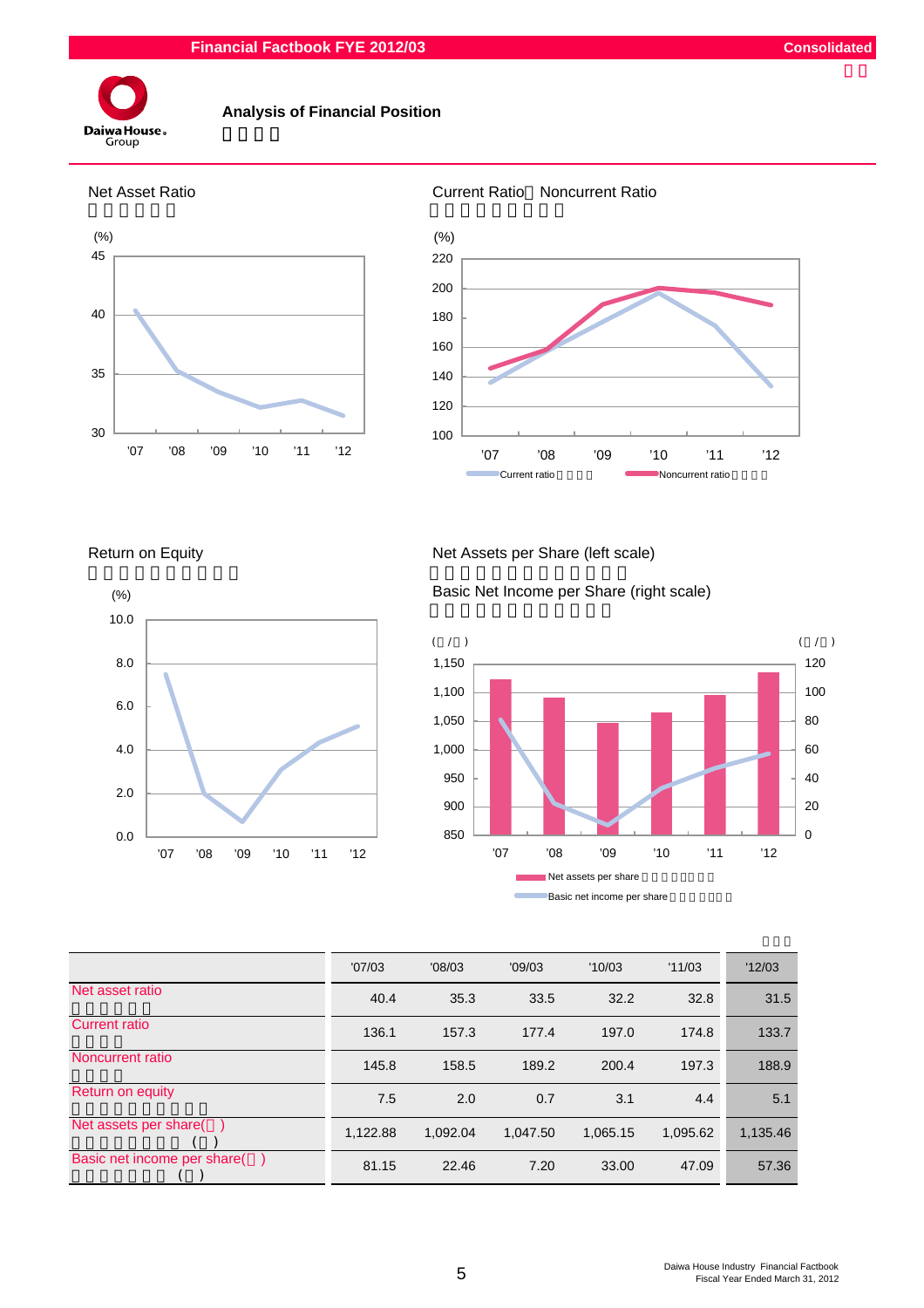#### **Financial Factbook FYE 2012/03 Consolidated**



#### **Capital Investments**

## **Capital Investments**



Capital Investments

|                                            |                              |         |                          |        |         |         | Million /           |
|--------------------------------------------|------------------------------|---------|--------------------------|--------|---------|---------|---------------------|
|                                            | '07/03                       | '08/03  | '09/03                   | '10/03 | '11/03  | '12/03  | Forecasts<br>'13/03 |
| <b>Capital investments</b>                 | 136,171                      | 103,856 | 160,600                  | 99,786 | 93,874  | 103,604 | 110,000             |
| <b>Single-Family Houses</b>                | $\overline{\phantom{0}}$     |         | $\overline{\phantom{a}}$ | 4,338  | 6,184   | 3,353   | 1,800               |
| <b>Rental Housing</b>                      | $\overline{\phantom{0}}$     |         | $\overline{\phantom{a}}$ | 26,343 | 15,938  | 20,296  | 14,500              |
| Condominiums                               |                              |         | $\overline{\phantom{a}}$ | 2,416  | 2,930   | 3,720   | 3,500               |
| <b>Existing Home Business</b>              | $\overline{\phantom{0}}$     |         | $\overline{\phantom{0}}$ | 635    | 964     | 548     | 1,200               |
| <b>Commercial Facilities</b>               | $\overline{\phantom{0}}$     |         | $\overline{\phantom{a}}$ | 19,633 | 30,053  | 25,899  | 25,700              |
| Logistics, Business & Corporate Facilities |                              |         | $\blacksquare$           | 26,528 | 18,402  | 29,199  | 34,500              |
| <b>Health &amp; Leisure</b>                |                              |         | -                        | 2,584  | 3,967   | 3,945   | 7,100               |
| <b>Other Businesses</b>                    | $\qquad \qquad \blacksquare$ |         | $\overline{\phantom{a}}$ | 17,866 | 17,428  | 16,153  | 22,000              |
| Adjustment                                 | $\qquad \qquad \blacksquare$ |         | $\overline{\phantom{a}}$ | (559)  | (1,996) | 489     | (300)               |
|                                            | '11/03                       |         |                          |        |         |         |                     |

| Reference /                            |         |         |         |           |
|----------------------------------------|---------|---------|---------|-----------|
| Previous Segmentation /                |         |         |         | Million / |
|                                        | '07/03  | '08/03  | '09/03  | '10/03    |
| <b>Capital investments</b>             | 136,171 | 103,856 | 160,600 | 99,786    |
| <b>Residential business</b>            | 12,599  | 10,484  | 50,112  | 33,784    |
| Commercial construction business       | 98,812  | 71,060  | 89,259  | 46,159    |
| Resort hotels and sports life business | 2,677   | 2,794   | 2,378   | 2,564     |
| Home center business                   | 3,119   | 733     | 1.074   | 524       |
| <b>Other businesses</b>                | 19,907  | 18,719  | 19,424  | 17,310    |
| <b>Eliminations/Corporate</b>          | (945)   | 63      | (1,648) | (557)     |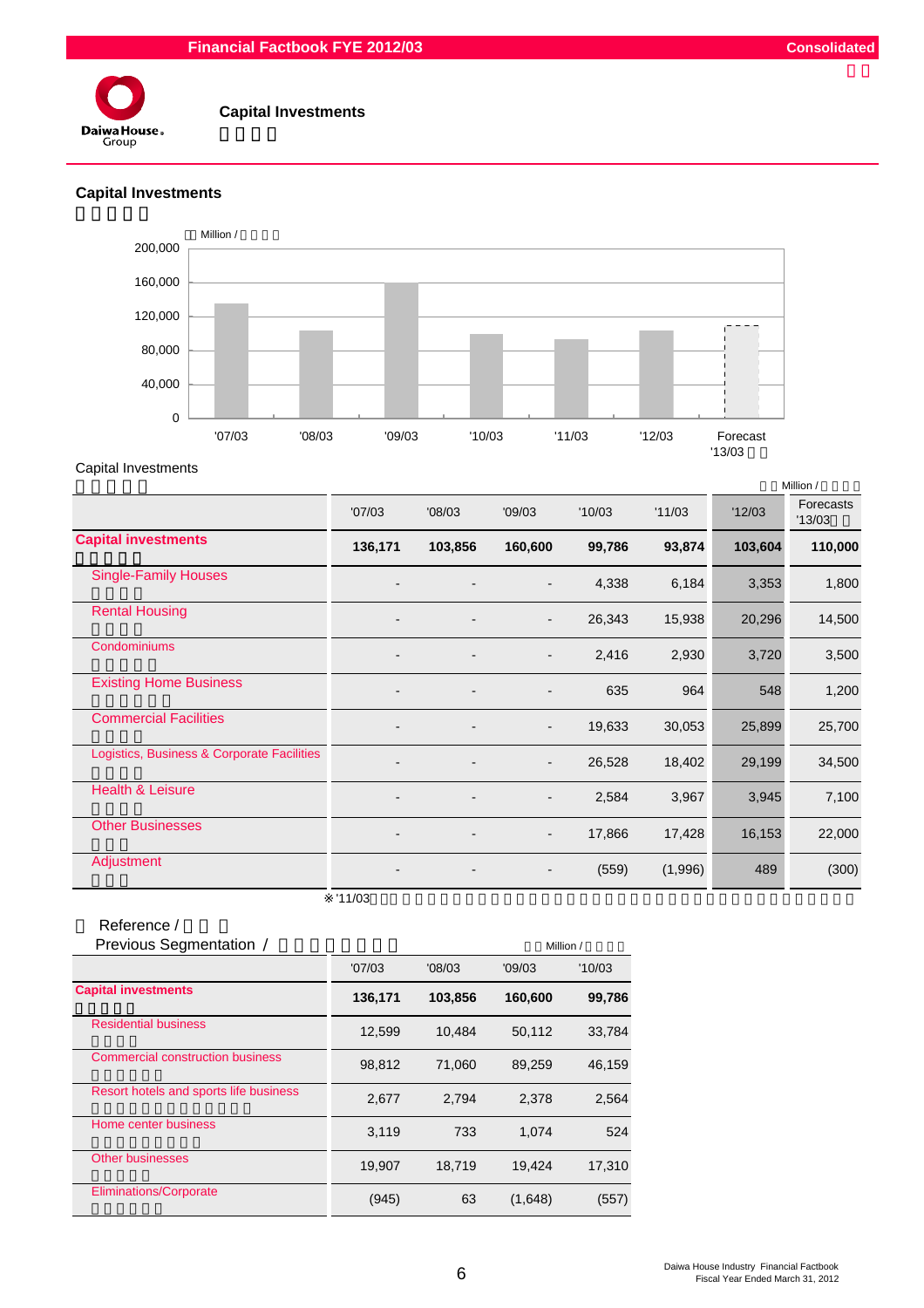

## **Depreciation**

## **Depreciation**



## Depreciation

|                                            |                          |        |                          |        |        |        | Million /          |
|--------------------------------------------|--------------------------|--------|--------------------------|--------|--------|--------|--------------------|
|                                            | '07/03                   | '08/03 | '09/03                   | '10/03 | '11/03 | '12/03 | Forecasts<br>13/03 |
| <b>Depreciation</b>                        | 29,536                   | 35,621 | 39,318                   | 43,917 | 44,613 | 43,790 | 47,000             |
| <b>Single-Family Houses</b>                | $\overline{\phantom{0}}$ |        | $\overline{\phantom{a}}$ | 2,593  | 2,484  | 2,216  | 2,600              |
| <b>Rental Housing</b>                      | $\overline{\phantom{a}}$ |        | $\overline{\phantom{a}}$ | 5,792  | 6,474  | 6,197  | 6,500              |
| Condominiums                               | $\blacksquare$           |        | $\overline{\phantom{0}}$ | 1,044  | 1,296  | 1,201  | 1,300              |
| <b>Existing Home Business</b>              | $\blacksquare$           |        | $\overline{a}$           | 357    | 414    | 380    | 400                |
| <b>Commercial Facilities</b>               | $\overline{\phantom{a}}$ |        | $\overline{\phantom{a}}$ | 12,519 | 12,756 | 12,362 | 14,000             |
| Logistics, Business & Corporate Facilities |                          |        | $\overline{\phantom{a}}$ | 4,198  | 4,328  | 4,616  | 5,000              |
| <b>Health &amp; Leisure</b>                | $\blacksquare$           |        | $\overline{\phantom{a}}$ | 2,641  | 2,618  | 2,371  | 2,400              |
| <b>Other Businesses</b>                    | $\overline{\phantom{a}}$ |        | $\overline{\phantom{a}}$ | 13,862 | 13,510 | 13,839 | 14,200             |
| Adjustment                                 |                          |        |                          | 908    | 730    | 604    | 600                |

## Reference /

| Previous Segmentation /                 |        |        |        | Million / |
|-----------------------------------------|--------|--------|--------|-----------|
|                                         | '07/03 | '08/03 | '09/03 | '10/03    |
| <b>Depreciation</b>                     | 29,536 | 35,621 | 39,318 | 43,917    |
| <b>Residential business</b>             | 5,515  | 6,956  | 7,248  | 9,917     |
| <b>Commercial construction business</b> | 8,971  | 10,923 | 13,979 | 16,715    |
| Resort hotels and sports life business  | 1,915  | 2,579  | 2,859  | 2,524     |
| Home center business                    | 736    | 875    | 980    | 1,009     |
| Other businesses                        | 11,096 | 13.085 | 13.190 | 12.827    |
| <b>Eliminations/Corporate</b>           | 1,299  | 1,200  | 1,059  | 923       |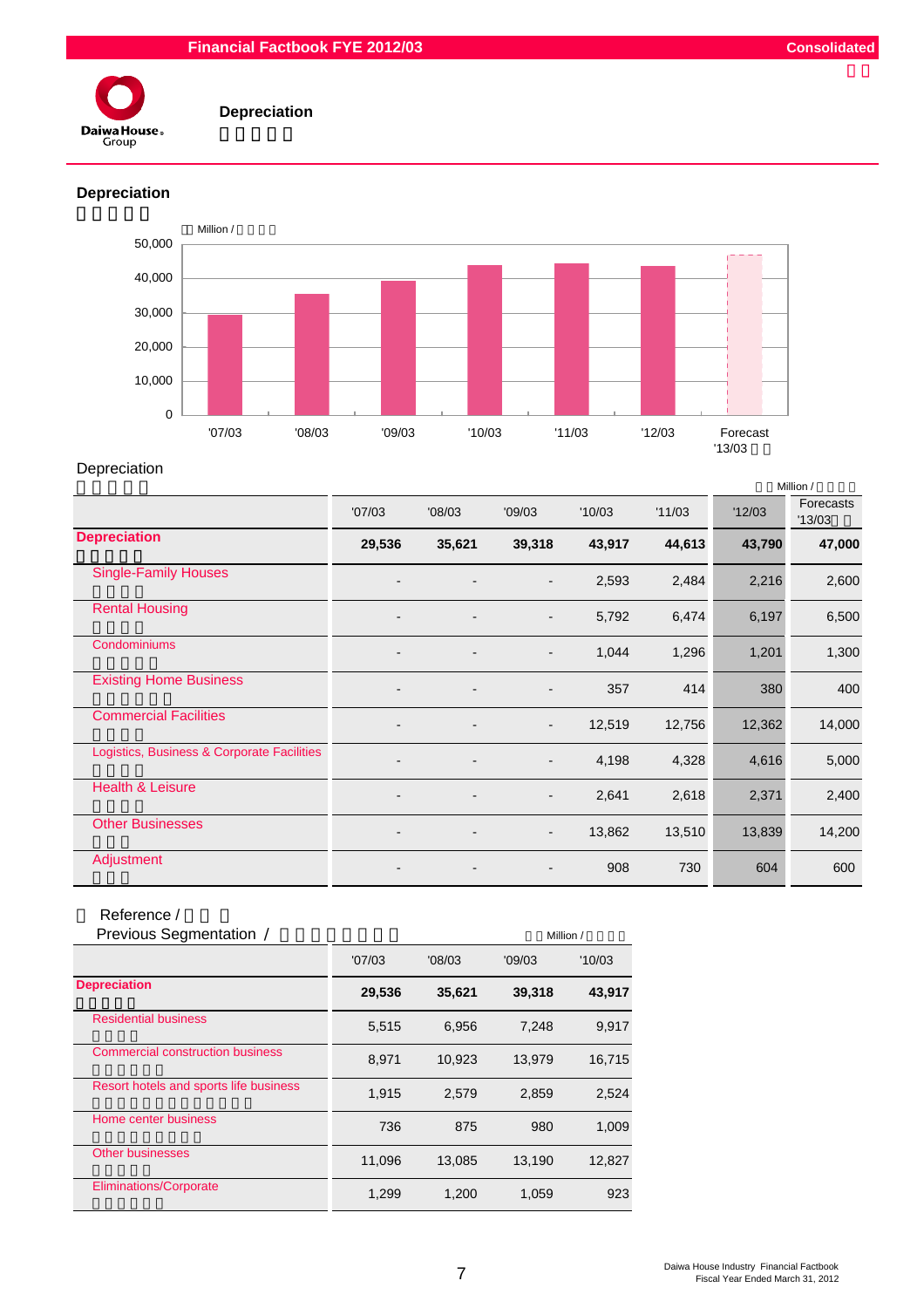

## **Consolidated Statements of Income**

|                                                                 |           |           |           |           |           |           | Million /          |
|-----------------------------------------------------------------|-----------|-----------|-----------|-----------|-----------|-----------|--------------------|
|                                                                 | '07/03    | '08/03    | '09/03    | '10/03    | '11/03    | '12/03    | Forecasts<br>13/03 |
| <b>Net sales</b>                                                | 1,618,450 | 1,709,254 | 1,690,956 | 1,609,883 | 1,690,151 | 1,848,797 | 1,900,000          |
| Cost of sales                                                   | 1,283,587 | 1,360,348 | 1,357,820 | 1,303,881 | 1,352,937 | 1,468,844 | 1,504,000          |
| Selling, general and administrative expenses                    | 249,183   | 259,784   | 259,555   | 243,288   | 249,516   | 264,996   | 278,000            |
| <b>Operating income</b>                                         | 85,678    | 89,120    | 73,580    | 62,714    | 87,697    | 114,955   | 118,000            |
| Interest income and dividends income                            | 2,142     | 2,602     | 2,840     | 3,103     | 4,463     | 4,758     |                    |
| Equity in earnings of affiliates                                | 289       | 315       | 542       | 1,242     | 992       |           |                    |
| Total non-operating income                                      | 10,609    | 10,176    | 12,663    | 12,352    | 11,331    | 11,601    | 10,100             |
| Interest expenses                                               | 1,750     | 3,371     | 5,160     | 6,869     | 7,207     | 6,368     |                    |
| Equity in losses of affiliates                                  |           |           |           |           |           | 1,431     |                    |
| Total non-operating expenses                                    | 6,931     | 38,006    | 46,388    | 15,030    | 19,980    | 18,051    | 17,100             |
| <b>Ordinary income</b>                                          | 89,356    | 61,290    | 39,855    | 60,036    | 79,049    | 108,506   | 111,000            |
| <b>Extraordinary income</b>                                     | 1,911     | 1,708     | 1,046     | 261       | 3,606     | 1,356     |                    |
| <b>Extraordinary losses</b>                                     | 14,818    | 38,135    | 27,181    | 22,229    | 41,942    | 16,840    | 9,000              |
| Income before income taxes and minority<br><b>interests</b>     | 76,449    | 24,862    | 13,720    | 38,069    | 40,713    | 93,021    | 102,000            |
| Income taxes                                                    | 29,982    | 12,068    | 10,029    | 18,933    | 13,371    | 59,853    | 44,000             |
| Minority interests in income (loss)                             | 73        | $-285$    | $-479$    | 22        | 74        | $-32$     |                    |
| <b>Net income</b>                                               | 46,393    | 13,079    | 4,170     | 19,113    | 27,267    | 33,200    | 58,000             |
| Basic net income per share ()<br>$($ )                          | 81.15     | 22.46     | 7.20      | 33.00     | 47.09     | 57.36     | 100.22             |
| Dividend per share ()                                           | 20.00     | 24.00     | 24.00     | 17.00     | 20.00     | 25.00     | 30.00              |
| Dividend payout ratio (%)                                       | 24.6      | 106.8     | 333.4     | 51.5      | 42.5      | 43.6      | 29.9               |
| Balance between financial income and expenses                   | 392       | $-769$    | $-2,320$  | $-3,765$  | $-2,744$  | $-1,610$  |                    |
| Number of issued and outstanding shares<br>(Thousands of share) | 587,158   | 579,256   | 579,171   | 579,091   | 578,806   | 578,715   |                    |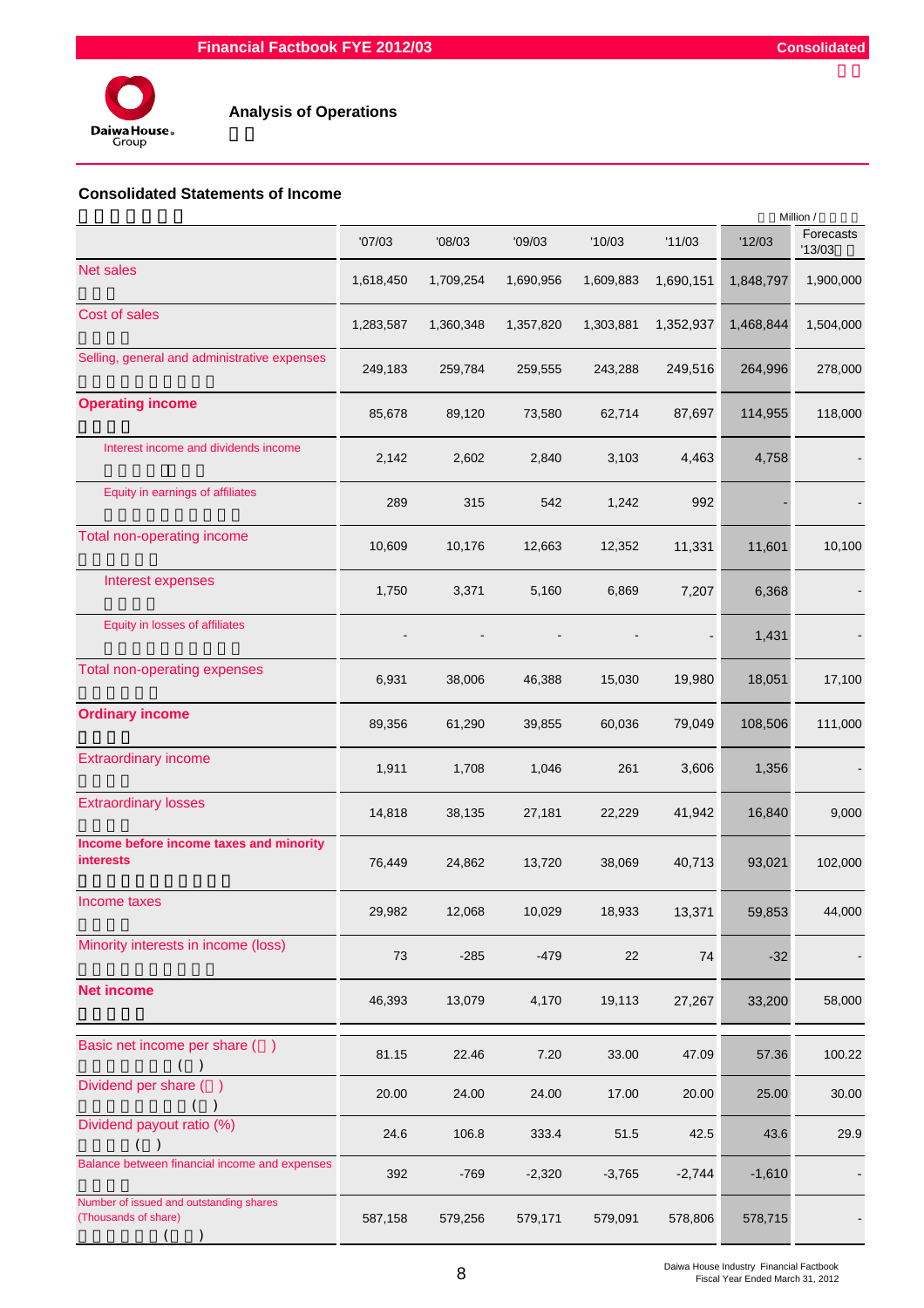

#### **Analysis of Operations**

## **Sales by Segment**

|                                            |        | 100 Million / |        |        |                     |  |  |
|--------------------------------------------|--------|---------------|--------|--------|---------------------|--|--|
|                                            | '09/03 | '10/03        | '11/03 | '12/03 | Forecasts<br>'13/03 |  |  |
| <b>Single-Family Houses</b>                | 3,561  | 3,259         | 3,224  | 3,363  | 3,400               |  |  |
| <b>Rental Housing</b>                      | 4,496  | 4,490         | 4,961  | 5,267  | 5,660               |  |  |
| Condominiums                               | 1,187  | 1,193         | 1,409  | 1,288  | 1,540               |  |  |
| <b>Existing Home Business</b>              | 348    | 469           | 607    | 681    | 730                 |  |  |
| <b>Commercial Facilities</b>               | 3,039  | 2,856         | 2,740  | 3,069  | 3,300               |  |  |
| Logistics, Business & Corporate Facilities | 2,435  | 1,962         | 1,943  | 2,570  | 2,300               |  |  |
| Health & Leisure                           | 612    | 571           | 580    | 586    | 600                 |  |  |
| <b>Other Businesses</b>                    | 2,223  | 2,109         | 2,236  | 2,556  | 2,520               |  |  |
| Adjustment                                 | (992)  | (812)         | (802)  | (895)  | (1,050)             |  |  |
| <b>Total</b>                               | 16,909 | 16,098        | 16,901 | 18,487 | 19,000              |  |  |

## **Operating Income (Loss) by Segment**

|                                            |                |        |        | 100 Million / |                     |  |  |
|--------------------------------------------|----------------|--------|--------|---------------|---------------------|--|--|
|                                            | '09/03         | '10/03 | '11/03 | '12/03        | Forecasts<br>'13/03 |  |  |
| <b>Single-Family Houses</b>                | 30             | 62     | 72     | 110           | 145                 |  |  |
| <b>Rental Housing</b>                      | 341            | 386    | 469    | 529           | 520                 |  |  |
| Condominiums                               | $-101$         | $-183$ | 53     | 37            | 70                  |  |  |
| <b>Existing Home Business</b>              | $\overline{7}$ | 17     | 42     | 45            | 45                  |  |  |
| <b>Commercial Facilities</b>               | 339            | 344    | 335    | 331           | 390                 |  |  |
| Logistics, Business & Corporate Facilities | 333            | 217    | 115    | 258           | 170                 |  |  |
| <b>Health &amp; Leisure</b>                | $-10$          | $-5$   | -8     | $\mathbf 0$   | 10                  |  |  |
| <b>Other Businesses</b>                    | 49             | 10     | 36     | 81            | 100                 |  |  |
| Adjustment                                 | (252)          | (222)  | (240)  | (246)         | (270)               |  |  |
| <b>Total</b>                               | 735            | 627    | 876    | 1,149         | 1,180               |  |  |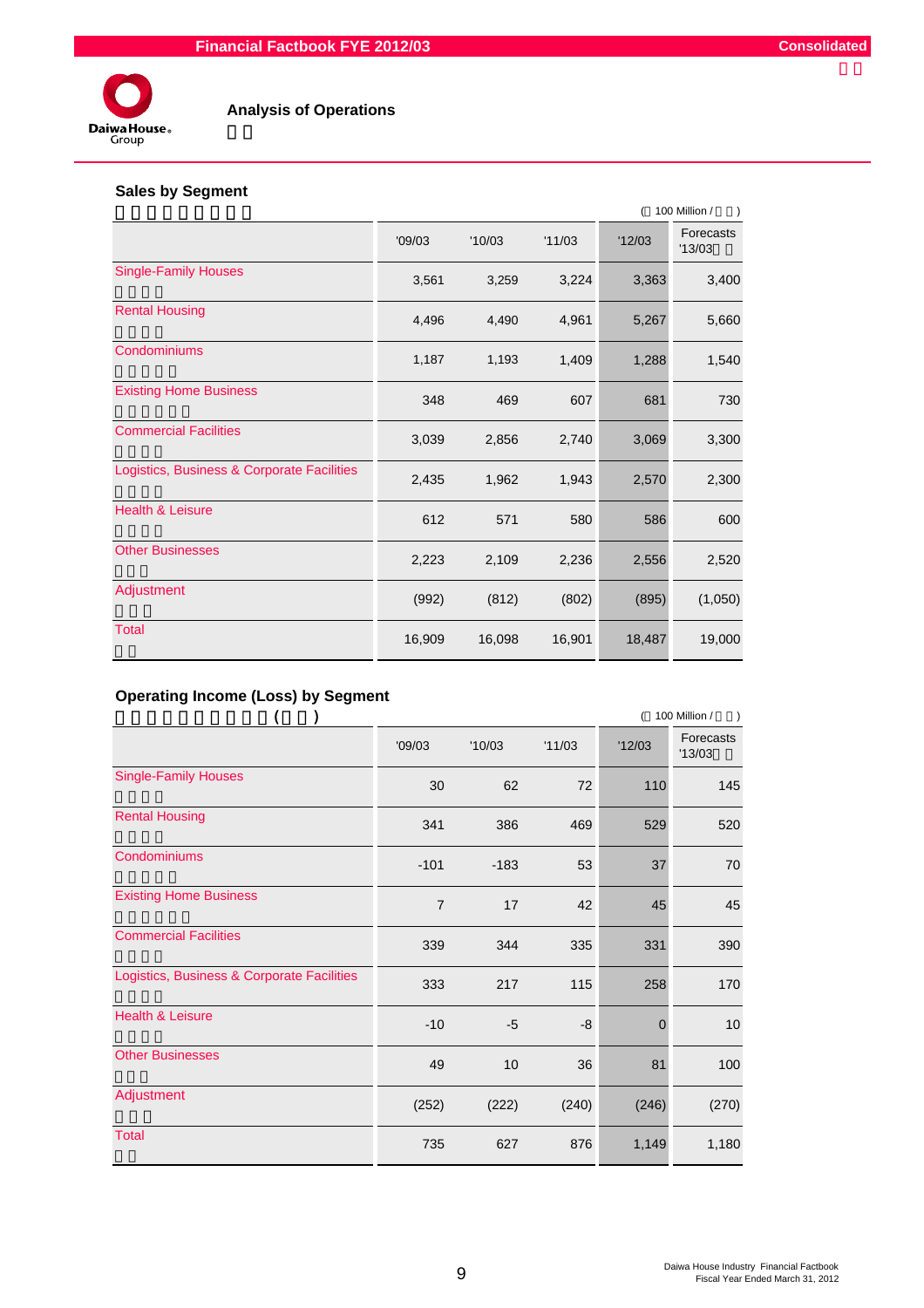

#### **Rental Housing**/**Condominiums**

Management of rental housing units

|                               |                                          |         |         |         |         |         | Units / |
|-------------------------------|------------------------------------------|---------|---------|---------|---------|---------|---------|
|                               |                                          | '07/03  | '08/03  | '09/03  | '10/03  | '11/03  | '12/03  |
| Daiwa Living Co., Ltd.        | Management of rental housing units       | 159,288 | 187,460 | 213,423 | 243,526 | 268,046 | 292,478 |
|                               | Lump-sum contracts (occupancy guarantee) | 126,647 | 152,012 | 176,116 | 204,354 | 226,870 | 253,634 |
|                               | Occupancy rates()                        | 96.3    | 96.6    | 96.1    | 96.2    | 96.7    | 97.5    |
| Daiwa Lease Co., Ltd.         | Management of rental housing units       | 3,851   | 4,565   | 5,291   |         |         |         |
|                               | Lump-sum contracts (occupancy guarantee) | 3,717   | 4,425   | 5,183   |         |         |         |
|                               | Occupancy rates()                        | 93.4    | 95.3    | 90.3    |         |         |         |
| Nihon Jyutaku Ryutu Co., Ltd. | Management of rental housing units       | 9,757   | 10,783  | 12,076  | 12,996  | 13,596  | 14,108  |
|                               | Lump-sum contracts (occupancy guarantee) | 8,029   | 8,991   | 9,959   | 10,570  | 11,064  | 11,585  |
|                               | Occupancy rates()                        | 93.8    | 94.3    | 94.0    | 94.5    | 94.8    | 95.8    |
| Total                         | Management of rental housing units       | 172,896 | 202,808 | 230,790 | 256,522 | 281,642 | 306,586 |
|                               | Lump-sum contracts (occupancy guarantee) | 138,393 | 165,428 | 191,258 | 214,924 | 237,934 | 265,219 |
|                               | Occupancy rates()                        | 96.1    | 96.5    | 95.8    | 96.2    | 96.6    | 97.4    |

Note Daiwa Lease relegated management of rental housing to Daiwa Living in April 2009. 2009 4

Management of condominium units

|                            |                                  |        |        |                          |         |         | Units / |
|----------------------------|----------------------------------|--------|--------|--------------------------|---------|---------|---------|
|                            |                                  | '07/03 | '08/03 | '09/03                   | '10/03  | '11/03  | '12/03  |
| Daiwa Service Co., Ltd.    | Management of condominium units  | 52,587 | 58,275 | 63,271                   | 67,945  | 71,629  | 76,748  |
|                            | Entrustment agreements with HOAs | 951    | 1,028  | 1,095                    | 1,152   | 1,195   | 1,253   |
| Daiwa LifeNext Co., Ltd.   | Management of condominium units  |        |        | $\overline{\phantom{a}}$ | 129,937 | 132,503 | 137,816 |
|                            | Entrustment agreements with HOAs |        |        | $\blacksquare$           | 2,178   | 2,209   | 2,281   |
| Global Community Co., Ltd. | Management of condominium units  |        |        |                          |         |         | 68,893  |
|                            | Entrustment agreements with HOAs |        |        |                          |         |         | 1,578   |
| <b>Total</b>               | Management of condominium units  | 52,587 | 58,275 | 63,271                   | 197,882 | 204,132 | 283,457 |
|                            | Entrustment agreements with HOAs | 951    | 1,028  | 1,095                    | 3,330   | 3,404   | 5,112   |
|                            | $\cdots$<br>.                    | .      |        | $\sim$                   |         | .       |         |

Note 1. Cosmos Life became a consolidated subsidiary in September 2009, and changed its name to Daiwa LifeNext in April 2010.

 $1.2009 \quad 9$  **2010 4** 

2. 2012 3

2. Global Community became a consolidated subsidiary on March 31, 2012.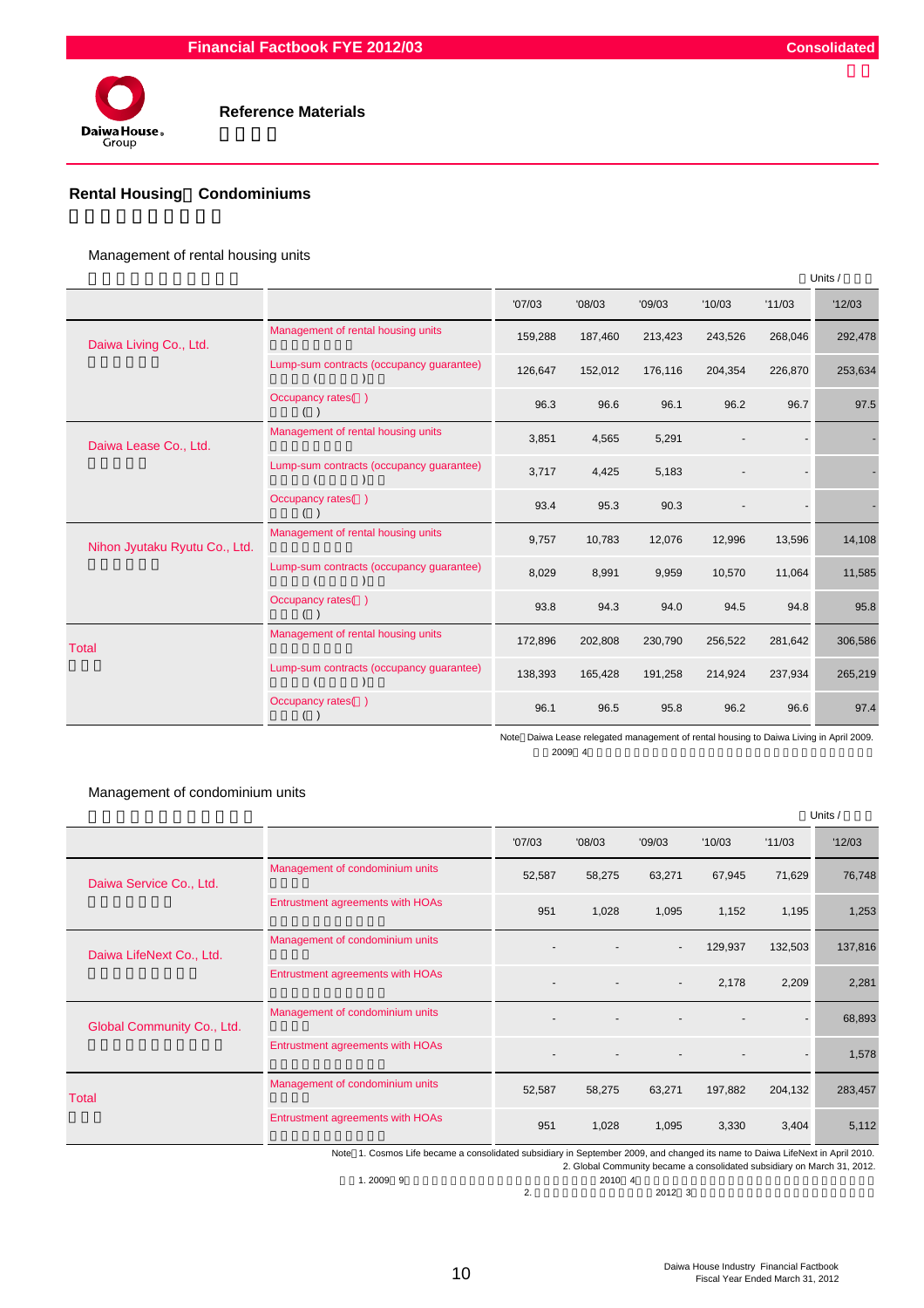

## **Commercial Facilities**

Sublease areas of commercial construction

|                                     |                                       | '07/03    | '08/03    | '09/03    | '10/03    | '11/03    | '12/03    |
|-------------------------------------|---------------------------------------|-----------|-----------|-----------|-----------|-----------|-----------|
| Daiwa Lease Co., Ltd.               | Total leasing floor space()<br>$($ )  | 1,250,863 | 1,424,599 | 1,581,745 | 1,631,809 | 1,646,605 | 1,638,147 |
|                                     | Leasing floor space occupied()<br>( ) | 1,225,480 | 1,389,283 | 1,538,349 | 1,581,713 | 1,601,849 | 1,611,058 |
|                                     | <b>Tenants</b>                        | 1,882     | 2,092     | 2,322     | 2,478     | 2,554     | 2,621     |
|                                     | Occupancy rates()*<br>$( )^*$         | 98.0      | 97.5      | 97.3      | 96.9      | 97.3      | 98.3      |
| Daiwa Information Service Co., Ltd. | Total leasing floor space()<br>$($ )  | 891,904   | 1,004,589 | 1,129,528 | 1,236,900 | 1,280,332 | 1,291,142 |
|                                     | Leasing floor space occupied()<br>( ) | 886,370   | 991,153   | 1,113,035 | 1,220,523 | 1,265,075 | 1,283,205 |
|                                     | <b>Tenants</b>                        | 1,405     | 1,564     | 1,773     | 2,001     | 2,096     | 2,221     |
|                                     | Occupancy rates()*<br>$( )^*$         | 99.4      | 98.7      | 98.5      | 98.7      | 98.8      | 99.4      |
| Daiwa Royal Co., Ltd.               | Total leasing floor space()<br>( )    | 871,292   | 920,013   | 958,845   | 1,047,860 | 1,097,838 | 1,146,331 |
|                                     | Leasing floor space occupied()<br>( ) | 867,054   | 914,545   | 944,568   | 1,032,142 | 1,085,583 | 1,126,694 |
|                                     | <b>Tenants</b>                        | 1,488     | 1,583     | 1,665     | 1,790     | 1,885     | 2,021     |
|                                     | Occupancy rates()*<br>$( )^*$         | 99.5      | 99.4      | 98.5      | 98.5      | 98.9      | 98.3      |
| <b>Total</b>                        | Total leasing floor space()<br>( )    | 3,014,059 | 3,349,201 | 3,670,118 | 3,916,569 | 4,024,775 | 4,075,620 |
|                                     | Leasing floor space occupied()<br>( ) | 2,978,904 | 3,294,981 | 3,595,952 | 3,834,378 | 3,952,507 | 4,020,957 |
|                                     | <b>Tenants</b>                        | 4,775     | 5,239     | 5,760     | 6,269     | 6,535     | 6,863     |
|                                     | Occupancy rates()*<br>$( )^*$         | 98.8      | 98.4      | 98.0      | 97.9      | 98.2      | 98.7      |

\*Leasing floor space occupied/Total leasing floor space

Reference 参考 \*入居面積/賃貸可能面積

Management of Owned Commercial Facilities

|                                |                                | '10/03  | '11/03  | '12/03  |
|--------------------------------|--------------------------------|---------|---------|---------|
| Daiwa House Industry Co., Ltd. | Total leasing floor space()    | 349,153 | 380,475 | 378,165 |
|                                | Leasing floor space occupied() | 322,550 | 361,442 | 366,469 |
|                                | <b>Tenants</b>                 | 680     | 695     | 730     |
|                                | Occupancy rates()*             | 92.4    | 95.0    | 96.9    |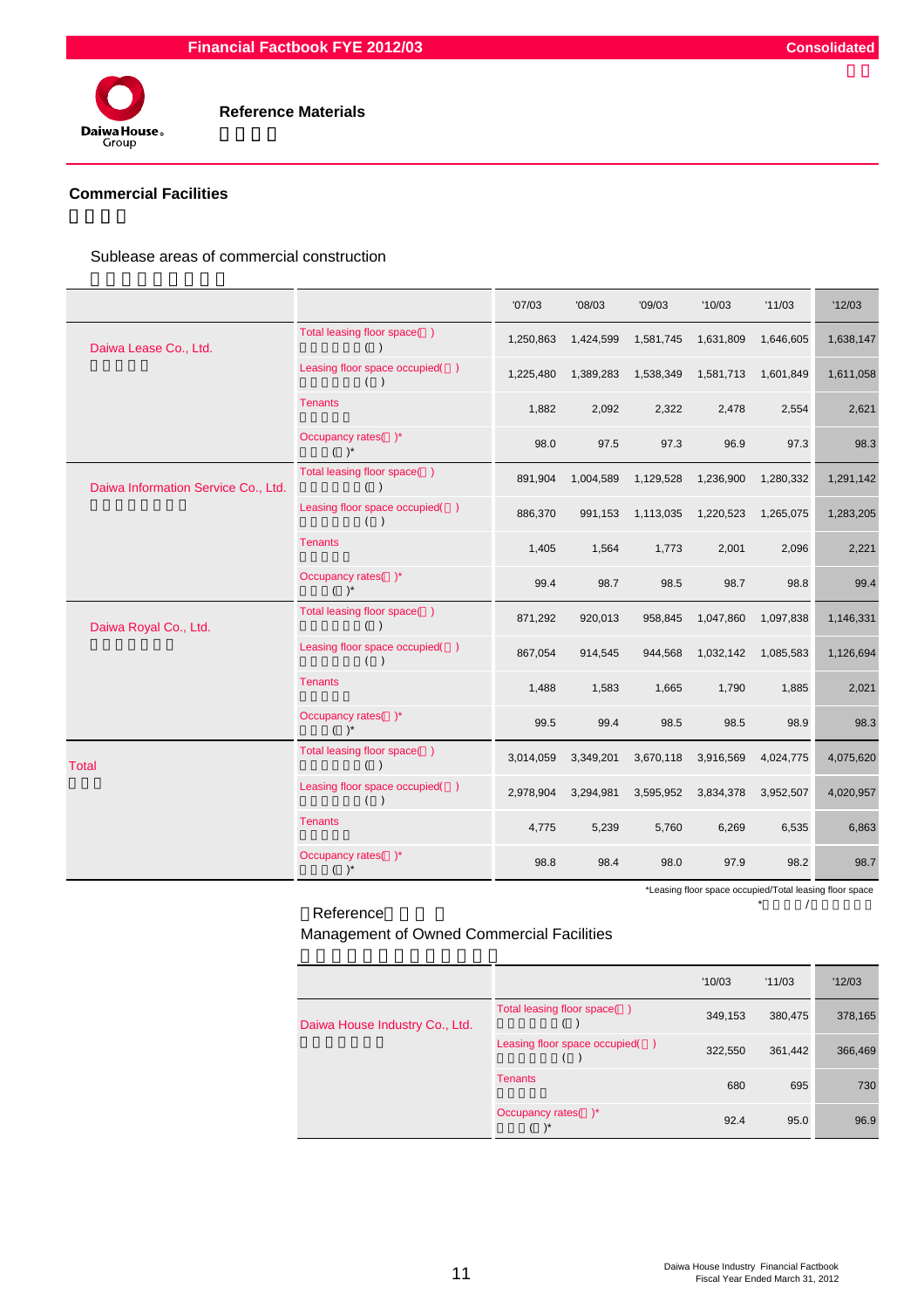#### **Financial Factbook FYE 2012/03 Consolidated**



 **Reference Materials**

#### **Health & Leisure**

#### DAIWA ROYAL HOTELS

|                                     |    | '08/03    | '09/03    | '10/03    | '11/03    | '12/03    |
|-------------------------------------|----|-----------|-----------|-----------|-----------|-----------|
| Number of guests                    | 1H | 1.636.366 | 1,596,953 | 1,490,678 | 1.714.207 | 1,644,814 |
|                                     | 2H | 1.463.770 | 1,343,032 | 1,369,155 | 1,407,111 | 1,496,091 |
| Room occupancy rates()              | 1H | 55.8      | 53.7      | 49.0      | 56.7      | 53.5      |
|                                     | 2H | 53.4      | 46.9      | 48.1      | 49.2      | 52.2      |
| Number of Daiwa Royal club members  |    | 8,968     | 8,634     | 8,288     | 8,014     | 7,812     |
| <b>Number of Daiwa Royal Hotels</b> |    | 30        | 30        | 30        | 30        | 29        |

#### Golf courses

|                        |    | '08/03  | '09/03  | '10/03  | '11/03  | '12/03  |
|------------------------|----|---------|---------|---------|---------|---------|
| Number of guests       | 1H | 194,684 | 196,277 | 200,608 | 199,787 | 186,816 |
|                        | 2H | 159,077 | 162,595 | 164.633 | 152,161 | 150,928 |
| Number of members      | 1H | 5.054   | 4,643   | 4,069   | 3,877   | 3,727   |
|                        | 2H | 4,928   | 4,492   | 3.944   | 3.816   | 3,662   |
| Number of golf courses |    | 10      | 10      | 10      | 10      | 10      |

#### Sports club NAS

|                        | '08/03 | '09/03 | '10/03 | '11/03  | '12/03  |
|------------------------|--------|--------|--------|---------|---------|
| Number of members      | 93,034 | 96.687 | 97,929 | 101,419 | 112,395 |
| Number of sports clubs | 49     | 53     | 53     | 52      | 52      |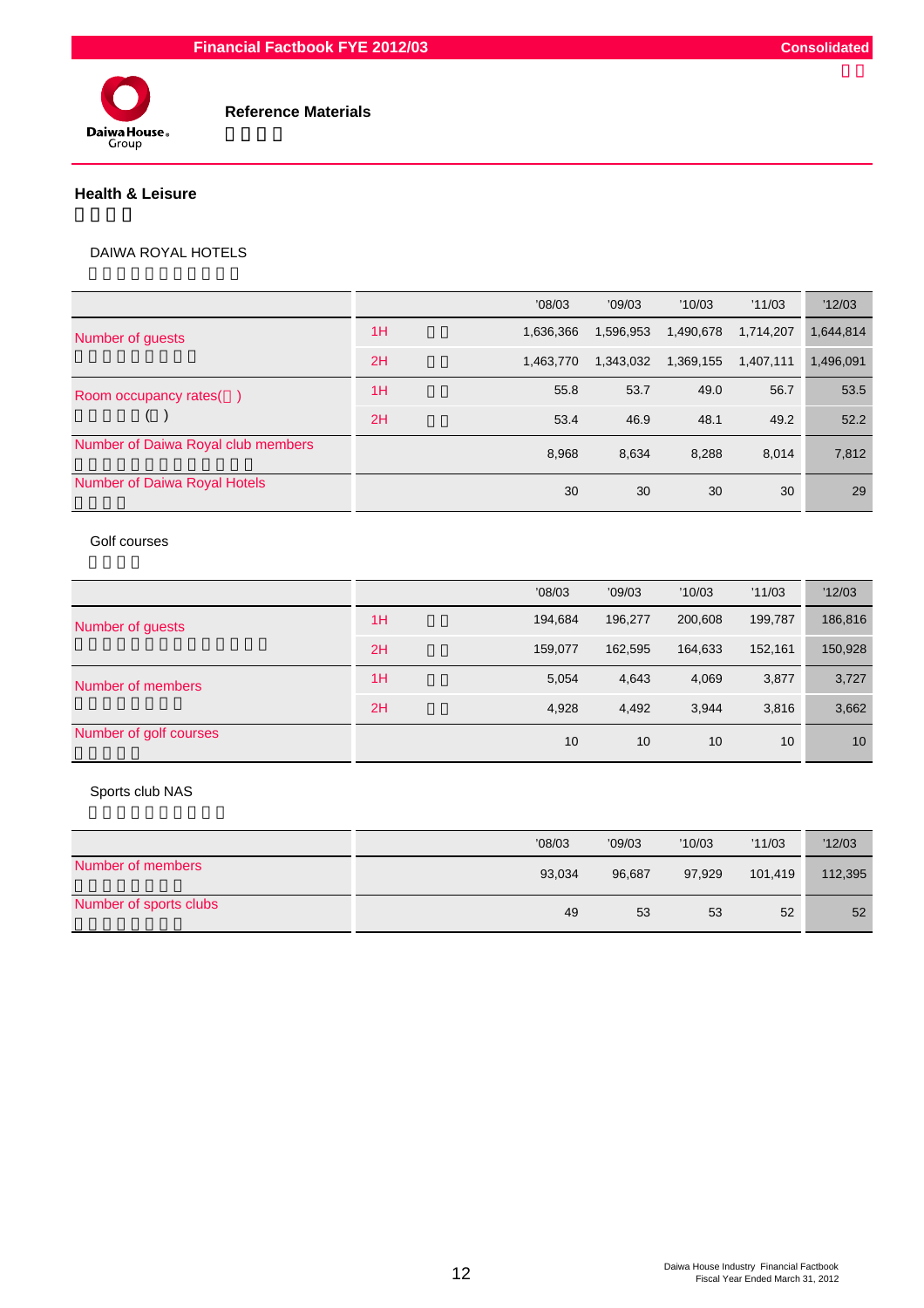

 **Reference Materials**

#### **Other Businesses**

## City-Center Hotels

|                             |    |                                                                                      |        |        | Rooms/     |        |  |
|-----------------------------|----|--------------------------------------------------------------------------------------|--------|--------|------------|--------|--|
|                             |    | '08/03                                                                               | '09/03 | '10/03 | '11/03     | '12/03 |  |
| Room occupancy rates()      | 1H | 78.3                                                                                 | 74.8   | 71.7   | 73.5       | 75.5   |  |
|                             | 2H | 74.2                                                                                 | 69.4   | 70.6   | 73.0       | 77.9   |  |
| Daiwa Roynet Hotels         |    | (10)                                                                                 | (14)   | (20)   | (28)       | (31)   |  |
|                             |    | 2,085                                                                                | 2,916  | 4,354  | 6,000      | 6,715  |  |
| <b>Royton Sapporo</b>       |    | (1)                                                                                  | (1)    | (1)    | (1)        | (1)    |  |
|                             |    | 292                                                                                  | 292    | 292    | 292        | 292    |  |
| <b>OSAKA DAI-ICHI HOTEL</b> |    | (1)                                                                                  | (1)    | (1)    | (1)        | (1)    |  |
|                             |    | 447                                                                                  | 447    | 446    | 446        | 446    |  |
| <b>Total</b>                |    | (12)                                                                                 | (16)   | (22)   | (30)       | (33)   |  |
|                             |    | 2,824                                                                                | 3,655  | 5,092  | 6,738      | 7,453  |  |
|                             |    | (Alata) $\Gamma$ inusa in pasauthaana indianta tha pumbas af hatala in anah antananu |        |        | $\sqrt{2}$ |        |  |

(Note) Figures in parentheses indicate the number of hotels in each category. (Casabele 1)

## Home Center

|                                                             |    | '08/03  | '09/03  | '10/03  | '11/03  | '12/03  |
|-------------------------------------------------------------|----|---------|---------|---------|---------|---------|
| Number of customers Thousands)                              | 1H | 12,179  | 13.040  | 12,825  | 12,703  | 12,729  |
|                                                             | 2H | 11.576  | 11,626  | 11.714  | 12.091  | 12,033  |
| Sales account per customer                                  | 1H | 2,337   | 2,303   | 2,255   | 2,239   | 2,362   |
|                                                             | 2H | 2,451   | 2.365   | 2,320   | 2,404   | 2,490   |
| Sales floor space (except out-mall selling space) ()<br>( ) |    | 233.936 | 234.749 | 220.308 | 215,806 | 222,353 |
| Number of stores<br><b>Stores</b>                           |    | 47      | 48      | 47      | 46      | 49      |

(Note) Excluding home renovation. (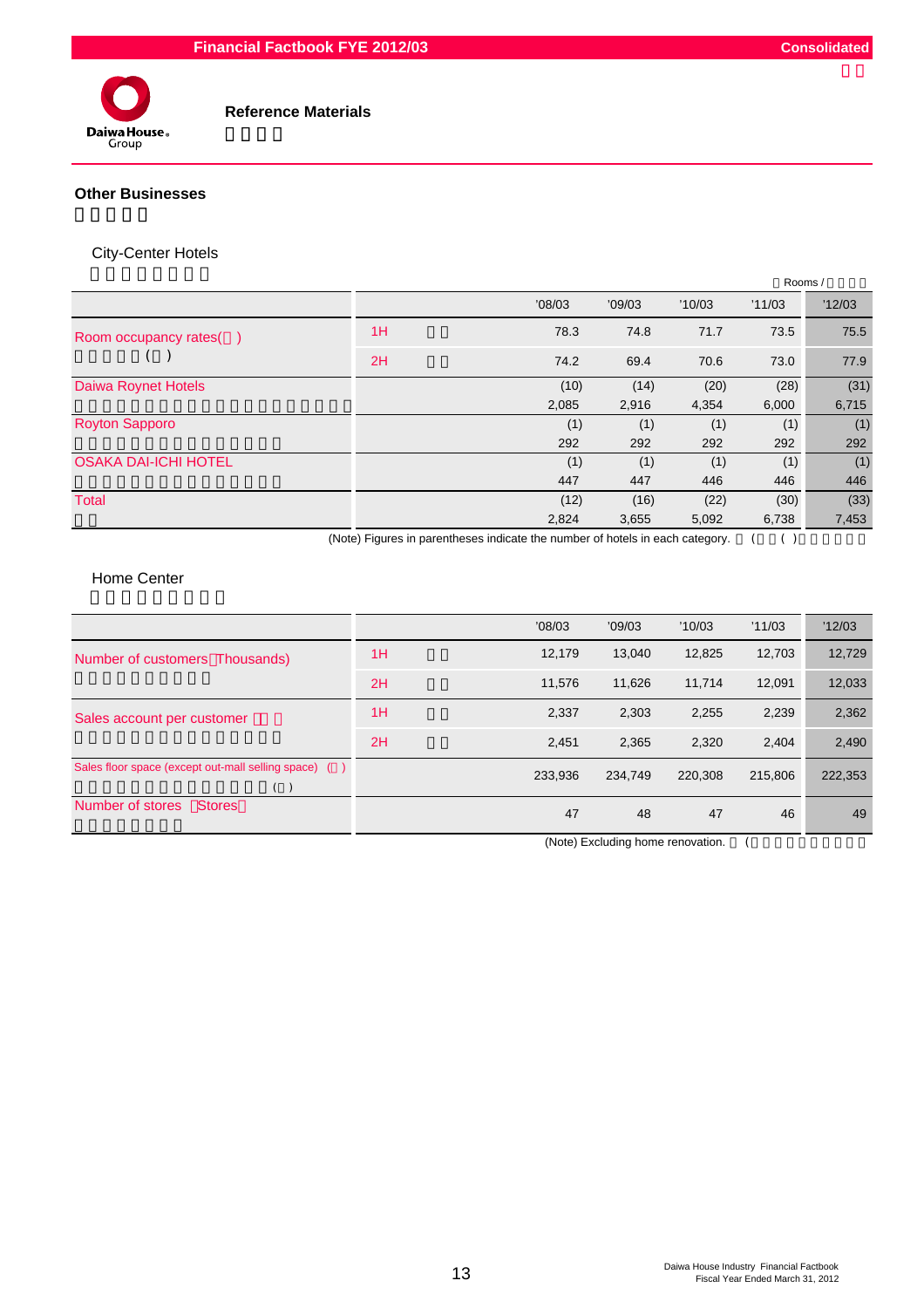

#### **Overseas Businesses**

#### Real Estate Project in China

 $(As of end of April 2012 / 2012 4)$ 

| Project name                             | <b>Yihe Champs-Elysees</b><br>(Yihe Xiangxie)<br>$\overline{(\ }$<br>$\mathcal{L}$                                                                           | Yihe Xinghai<br>$\overline{(\ }$<br>$\lambda$ | <b>The Grace Residence</b><br>$\overline{(\ }$<br>$\mathcal{C}$                                  | <b>Wuxi China</b><br>Wu Culture Expo Park<br>$\mathcal{C}$<br>(                            | <b>Tianning District,</b><br><b>Changzhou Project</b><br>$\left($<br>$\rightarrow$                       |  |  |
|------------------------------------------|--------------------------------------------------------------------------------------------------------------------------------------------------------------|-----------------------------------------------|--------------------------------------------------------------------------------------------------|--------------------------------------------------------------------------------------------|----------------------------------------------------------------------------------------------------------|--|--|
| Location                                 | <b>Dalian</b>                                                                                                                                                | <b>Dalian</b><br>(Site of Medical University) | Suzhou<br>(Industrial Park)                                                                      | Wuxi New Zone,<br>Wuxi City, Chiangsu                                                      | <b>Tianning District,</b><br>Changzhou City,<br>Chiangsu                                                 |  |  |
| Construction                             | 2007/05                                                                                                                                                      | 2009/07                                       | 2009/05                                                                                          | 2012/09<br>(scheduled<br>$\lambda$                                                         | 2013/04<br>(scheduled<br>$\lambda$                                                                       |  |  |
| <b>Sales starts</b>                      | 2007/10                                                                                                                                                      | 2010/8                                        |                                                                                                  | 2013/07<br>(scheduled<br>$\lambda$                                                         | 2014/04<br>(scheduled<br>$\lambda$                                                                       |  |  |
| Completion                               | 2009/06                                                                                                                                                      | 2012 & 2014<br>(scheduled<br>$\lambda$        | 2011/10                                                                                          | 2014/12<br>(scheduled<br>$\lambda$                                                         | 2016<br>(scheduled<br>$\mathcal{E}$                                                                      |  |  |
| <b>Developers</b>                        | <b>Dalian Dahezhongsheng</b><br>Estate Co., Ltd.                                                                                                             |                                               | Daiwa House (Suzhou)<br><b>Real Estate</b><br>Development Co., Ltd.<br>$\left($<br>$\rightarrow$ | Daiwa House (Wuxi)<br><b>Real Estate</b><br>Development Co., Ltd.<br>$\left($<br>$\lambda$ | Daiwa House<br>(Changzhou)<br><b>Real Estate</b><br>Development Co., Ltd.<br>$\lambda$<br>$\overline{ }$ |  |  |
|                                          | Daiwa House Industry;50                                                                                                                                      | stake<br>;50                                  | Daiwa House Industry; 100<br>stake<br>;100                                                       |                                                                                            |                                                                                                          |  |  |
| Site area                                | 63,550                                                                                                                                                       | 156,440                                       | 76,572                                                                                           | 81,751                                                                                     | 74,480                                                                                                   |  |  |
| <b>Total floor area</b>                  | 117,533                                                                                                                                                      | 568,411                                       | 122,501                                                                                          | 83,210                                                                                     | 186,900                                                                                                  |  |  |
| <b>Total sales units</b><br>(Facilities) | 963<br>2,143<br><b>Residencial facilities</b><br><b>Residencial facilities</b><br>852<br><b>Commercial facilities</b><br><b>Commercial facilities</b><br>111 |                                               | 902<br><b>Residencial facilities</b>                                                             | 428<br><b>Residencial facilities</b><br>:286<br><b>Town houses</b><br>:142                 | 1,200<br><b>Residencial facilities</b><br><b>Commercial facilities</b>                                   |  |  |

 $2012 \t4$ Note: The information in this table is valid as of April 2012; but plans and their details are subject to future economic trends and regulatory changes in China, and by authorities in Dailan and Suzhou.<br>2012 4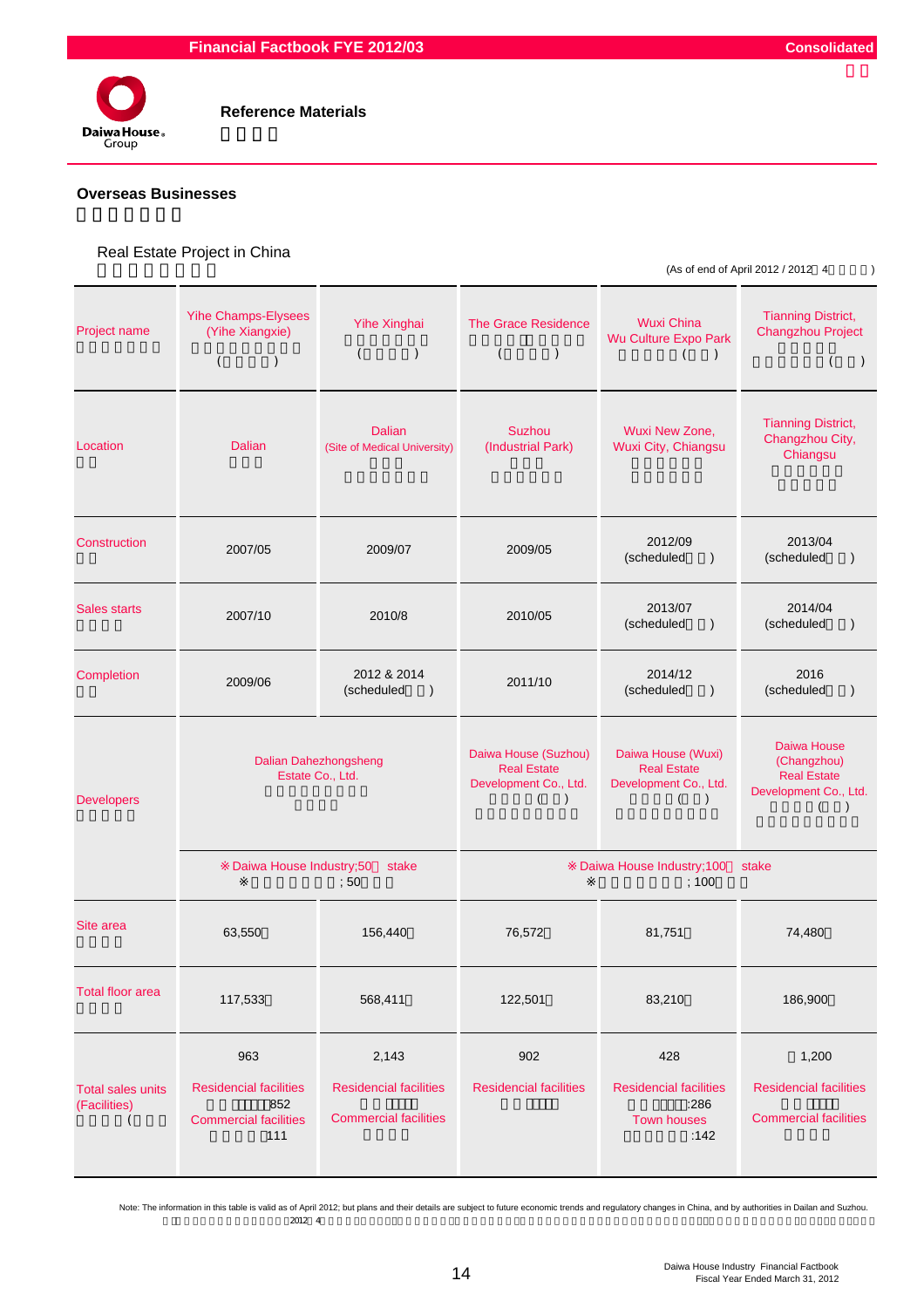



#### **Overseas Businesses**

## At a glance

|                                    |                 |                                                                                        | (As of end of April 2012 / 2012 4              |  |  |  |
|------------------------------------|-----------------|----------------------------------------------------------------------------------------|------------------------------------------------|--|--|--|
| Nation                             | Area            | Company                                                                                | <b>Businesses</b>                              |  |  |  |
|                                    |                 | Dalian Civil Aviation Hotel Co., Ltd.                                                  | Management and operation of hotel and building |  |  |  |
| Vietnam                            |                 | Dalian Acacia Town Villa Co., Ltd.                                                     | Operation of rental housing                    |  |  |  |
|                                    | <b>Dalian</b>   | DH (Dalian) Administrative Management<br>Consulting Center Co., Ltd.<br>(<br>$\lambda$ | <b>Clerical work outsourcing</b>               |  |  |  |
|                                    |                 | Dalian Dahezhongsheng Estate Co., Ltd.                                                 | Development and sales of condominiums          |  |  |  |
|                                    | <b>Beijing</b>  | Beijing East Palace Apartment Co., Ltd.                                                | Operation of rental housing                    |  |  |  |
|                                    |                 | Tianjin Jiuhe International Villa Co., Ltd.                                            | Operation of rental housing                    |  |  |  |
|                                    | Tianjin         | Tewoo Daiwa House (Tianjin) Real Estate<br>Development Co., Ltd.                       | Development and marketing of condominiums      |  |  |  |
| China                              |                 | Daiwa House Investment Corporation                                                     | Investment holding company                     |  |  |  |
|                                    | Suzhou          | Daiwa House (Suzhou) Real Estate<br>Development Co., Ltd.<br>(<br>$\lambda$            | Development and sales of condominiums          |  |  |  |
|                                    |                 | Shanghai International Realty Co., Ltd.                                                | Operation of rental housing                    |  |  |  |
|                                    | Shanghai        | Shanghai Office                                                                        |                                                |  |  |  |
|                                    |                 | Daiwa Logistics (Shanghai) Co., Ltd<br>$\left($<br>$\lambda$                           | Logistics service                              |  |  |  |
|                                    | Wuxi            | Daiwa House (Wuxi) Real Estate<br>Development Co., Ltd.<br>$\lambda$<br>0              | Development and sales of condominiums          |  |  |  |
|                                    | Changzhou       | Daiwa House (Changzhou) Real Estate<br>Development Co., Ltd.<br>$\lambda$<br>(         | Development and sales of condominiums          |  |  |  |
|                                    | Hanoi           | Daiwa House Vietnam Co., Ltd                                                           | Clerical work outsourcing                      |  |  |  |
|                                    | Ho Chi Minh     | Ho Chi Minh Office                                                                     |                                                |  |  |  |
| <b>Taiwan</b>                      | <b>Taipei</b>   | <b>Taiwan Branch</b>                                                                   | Construction and agency                        |  |  |  |
| <b>Malaysia</b>                    | Kuala Lumpur    | <b>Malaysia Office</b>                                                                 |                                                |  |  |  |
| Australia                          | <b>Brisbane</b> | Daiwa House Australia Pty Ltd                                                          | Acquisition and development of real estate     |  |  |  |
|                                    | <b>Delaware</b> | Daiwa House USA Inc.<br><b>USA</b>                                                     | <b>Holding corporation</b>                     |  |  |  |
| <b>United States of</b><br>America | California      | Daiwa House California                                                                 | Acquisition and development of real estate     |  |  |  |
|                                    | Guam            | Daiwa House Guam Co., Ltd.                                                             | Acquisition and development of real estate     |  |  |  |
|                                    |                 |                                                                                        | *BPO                                           |  |  |  |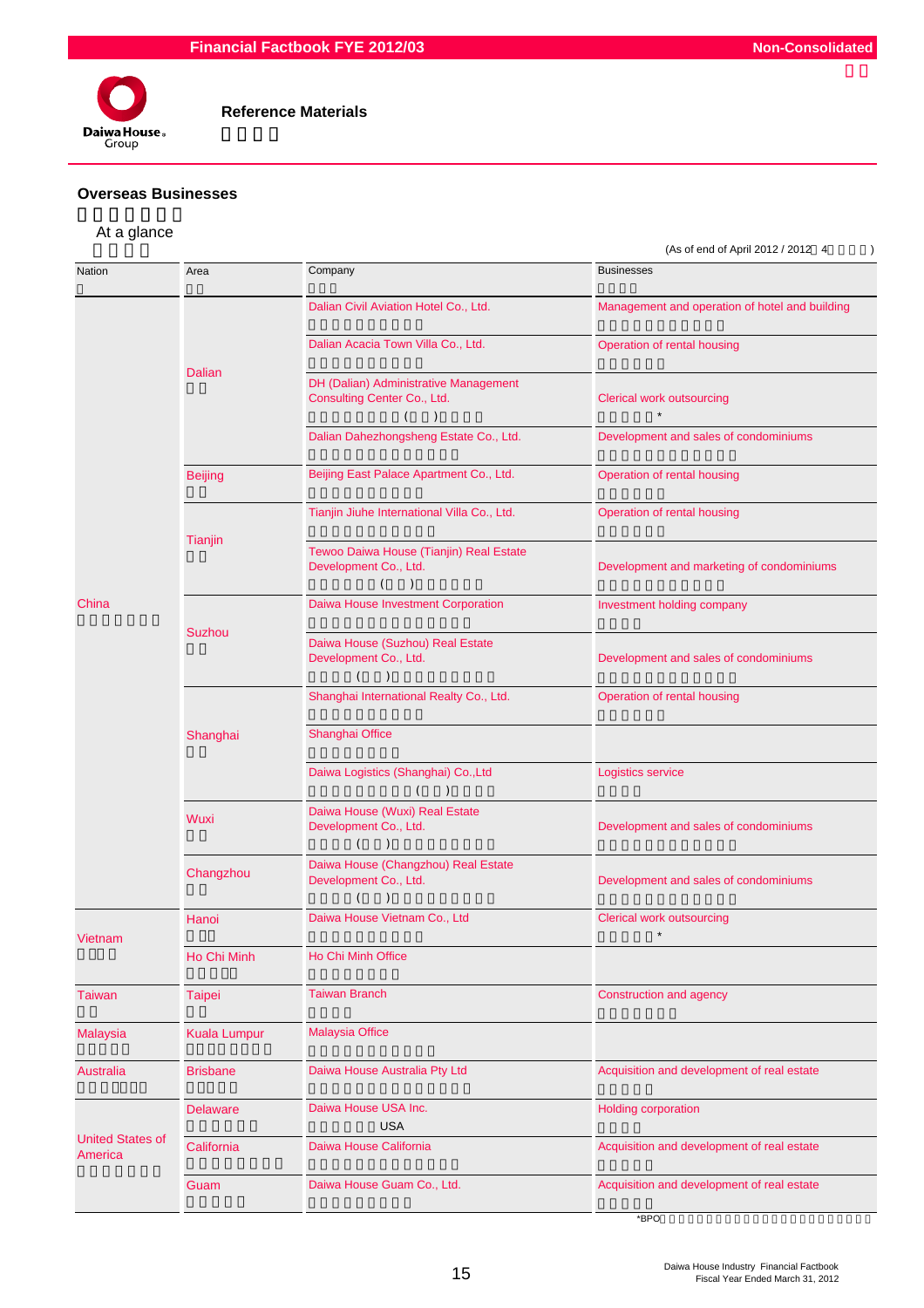

## **Performance Indicators of Major Companies in the Daiwa House Group**

|                                 |        | Net Sales | Operating<br>income | Ordinary<br>income | Net<br>income | Total<br>assets | Net<br>assets | Million /<br>Interest-bearing<br>liabilities<br>(excl. lease obligations) |
|---------------------------------|--------|-----------|---------------------|--------------------|---------------|-----------------|---------------|---------------------------------------------------------------------------|
|                                 | '09/03 | 1,152,431 | 47,503              | 28,320             | 5,578         | 1,337,500       | 542,193       | 245,000                                                                   |
| Daiwa House Industry Co., Ltd.  | '10/03 | 1,034,834 | 38,782              | 39,045             | 12,969        | 1,418,199       | 545,317       | 345,000                                                                   |
| (non-consolidated)              | '11/03 | 1,058,103 | 58,458              | 57,817             | 12,713        | 1,400,310       | 549,017       | 293,000                                                                   |
|                                 | '12/03 | 1,116,665 | 64,840              | 65,081             | 18,077        | 1,524,407       | 558,358       | 297,700                                                                   |
|                                 | '09/03 | 152,867   | 5,729               | 5,651              | 3,296         | 58,263          | 17,631        |                                                                           |
| Daiwa Living Co., Ltd.          | '10/03 | 176,049   | 3,765               | 3,990              | 2,788         | 60,078          | 18,314        |                                                                           |
|                                 | '11/03 | 195,278   | 5,246               | 5,147              | 2,691         | 66,963          | 20,168        | 426                                                                       |
|                                 | '12/03 | 217,875   | 7,881               | 8,108              | 4,330         | 76,370          | 23,731        | 1,133                                                                     |
|                                 | '09/03 | 136,281   | 6,412               | 2,879              | $-1,350$      | 306,700         | 101,259       | 37,000                                                                    |
| Daiwa Lease Co., Ltd.           | '10/03 | 127,797   | 7,627               | 6,601              | 3,069         | 307,007         | 104,371       | 41,900                                                                    |
|                                 | '11/03 | 128,593   | 7,647               | 5,993              | 1,709         | 307,366         | 105,122       | 43,100                                                                    |
|                                 | '12/03 | 175,988   | 19,648              | 18,686             | 9,619         | 328,366         | 114,576       | 29,700                                                                    |
| Royal Home Center Co., Ltd.     | '09/03 | 63,505    | 1,340               | 1,496              | 429           | 45,207          | 33,952        | 3,500                                                                     |
|                                 | '10/03 | 61,211    | 1,094               | 1,168              | $-483$        | 42,890          | 33,340        | 1,500                                                                     |
|                                 | '11/03 | 62,362    | 1,705               | 1,475              | 189           | 44,643          | 33,529        | 1,000                                                                     |
|                                 | '12/03 | 64,456    | 1,481               | 1,408              | 623           | 44,978          | 34,097        |                                                                           |
|                                 | '09/03 | 32,316    | 3,020               | 3,696              | 1,930         | 70,096          | 8,167         | 6,370                                                                     |
| Daiwa Royal Co., Ltd.           | '10/03 | 35,810    | 2,127               | 2,623              | 1,102         | 79,554          | 8,690         | 12,270                                                                    |
|                                 | '11/03 | 40,838    | 2,764               | 2,982              | 998           | 95,138          | 9,358         | 17,270                                                                    |
|                                 | '12/03 | 45,672    | 3,823               | 3,855              | 1,543         | 102,171         | 10,602        | 17,270                                                                    |
|                                 | '09/03 | 49,383    | 95                  | $-845$             | $-5,052$      | 67,186          | 13,922        |                                                                           |
| Daiwa Resort Co., Ltd.          | '10/03 | 44,811    | 135                 | 310                | $-3,665$      | 61,520          | 10,257        |                                                                           |
|                                 | '11/03 | 45,073    | 22                  | 62                 | $-3,297$      | 56,719          | 6,959         |                                                                           |
|                                 | '12/03 | 44,388    | 118                 | 69                 | $-3,742$      | 52,438          | 3,217         |                                                                           |
|                                 | '09/03 | 41,476    | 232                 | 344                | 88            | 35,956          | 20,252        |                                                                           |
| Daiwa Rakuda Industry Co., Ltd. | '10/03 | 38,672    | 745                 | 876                | 436           | 35,693          | 20,661        |                                                                           |
|                                 | '11/03 | 39,982    | 585                 | 434                | 129           | 36,241          | 20,632        |                                                                           |
|                                 | '12/03 | 43,112    | 1,106               | 1,086              | 455           | 37,041          | 21,103        |                                                                           |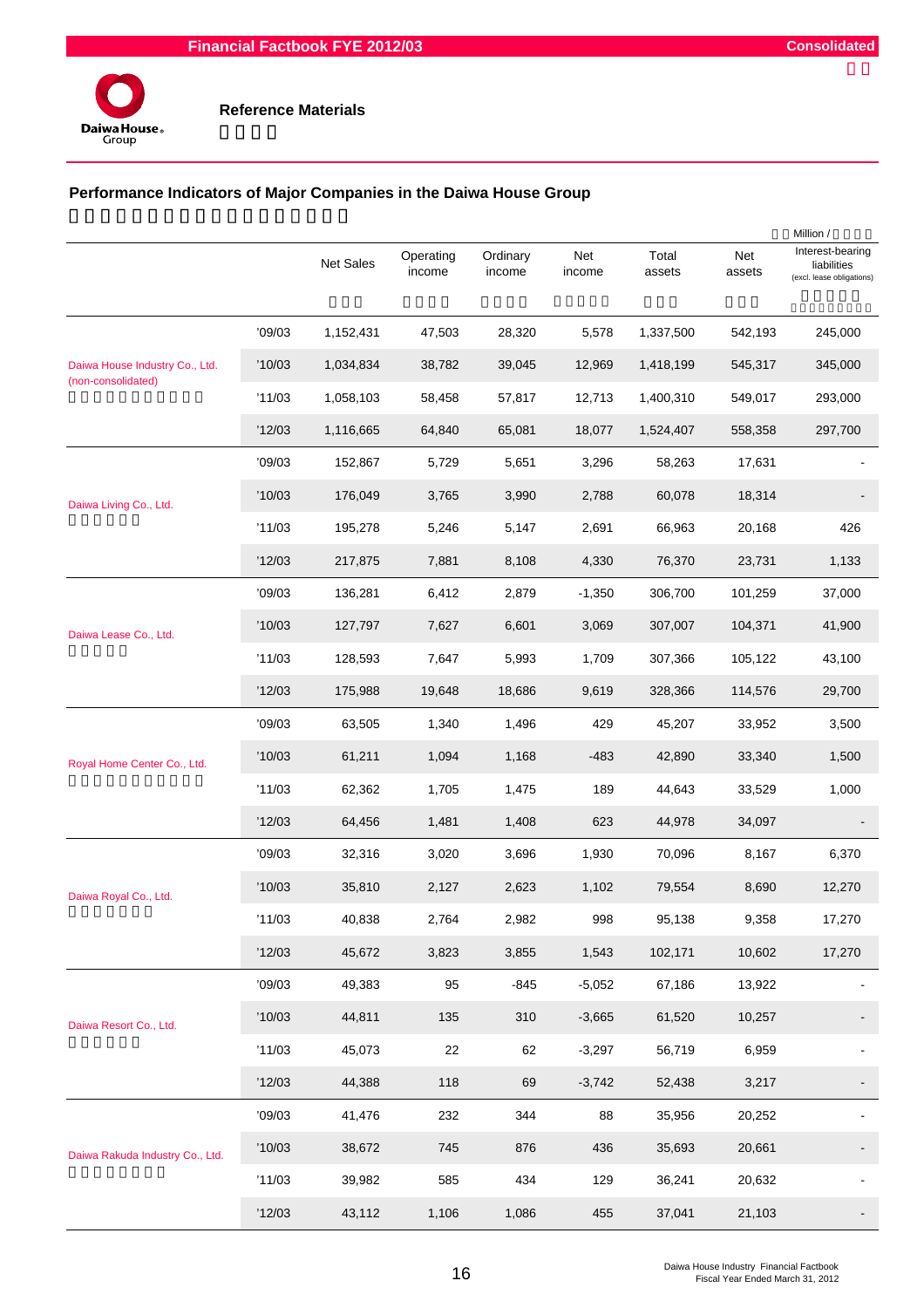

## **Performance Indicators of Major Companies in the Daiwa House Group**

|                                                      |                     |           |                     |                    |               |                 | Million /                |                                                              |
|------------------------------------------------------|---------------------|-----------|---------------------|--------------------|---------------|-----------------|--------------------------|--------------------------------------------------------------|
|                                                      |                     | Net Sales | Operating<br>income | Ordinary<br>income | Net<br>income | Total<br>assets | Net<br>assets            | Interest-bearing<br>liabilities<br>(excl. lease obligations) |
|                                                      | '09/03              | 33,814    | 1,417               | 1,292              | 722           | 26,483          | 15,670                   | 5,200                                                        |
| Daiwa Logistics Co., Ltd.                            | '10/03              | 31,706    | 1,442               | 1,360              | 747           | 30,475          | 16,200                   | 8,337                                                        |
|                                                      | '11/03              | 34,977    | 1,530               | 1,545              | 593           | 39,369          | 16,555                   | 8,537                                                        |
|                                                      | '12/03              | 40,616    | 1,627               | 1,522              | 1,471         | 39,665          | 17,866                   | 6,237                                                        |
|                                                      | '09/03              | 32,691    | 2,534               | 2,727              | 669           | 68,648          | 6,793                    | 3,144                                                        |
| Daiwa Information Service Co., Ltd.                  | '10/03              | 35,711    | 2,943               | 2,744              | 1,515         | 72,102          | 8,107                    | 2,432                                                        |
|                                                      | '11/03              | 37,245    | 3,287               | 3,378              | 529           | 76,388          | 8,182                    | 2,474                                                        |
|                                                      | '12/03              | 37,986    | 3,392               | 3,447              | 1,543         | 78,057          | 9,567                    | 1,464                                                        |
| Daiwa Lifenext Co., Ltd.                             | '11/03              | 32,404    | 2,624               | 2,577              | 1,464         | 12,519          | 7,188                    |                                                              |
|                                                      | '12/03              | 33,471    | 2,613               | 2,633              | 1,494         | 14,447          | 8,284                    |                                                              |
|                                                      | '09/03              | 18,319    | 205                 | 172                | 8             | 14,614          | 3,326                    | 3,906                                                        |
| Nihon Jyutaku Ryutu Co., Ltd.                        | '10/03              | 20,452    | 440                 | 441                | 219           | 15,181          | 3,544                    | 3,838                                                        |
|                                                      | '11/03              | 22,281    | 614                 | 608                | $-159$        | 15,457          | 3,318                    | 3,474                                                        |
|                                                      | '12/03              | 22,023    | 731                 | 707                | 172           | 15,814          | 3,490                    | 1,569                                                        |
|                                                      | '09/03              | 24,107    | 997                 | 877                | 514           | 11,246          | 5,529                    |                                                              |
| Daiwa Service Co., Ltd.                              | '10/03              | 22,631    | 1,000               | 1,476              | 975           | 11,618          | 6,350                    |                                                              |
|                                                      | '11/03              | 20,470    | 653                 | 580                | 421           | 11,604          | 6,479                    |                                                              |
|                                                      | '12/03              | 21,119    | 793                 | 1,000              | 474           | 13,083          | 6,827                    | 900                                                          |
|                                                      | '09/03              | 1,690,956 | 73,580              | 39,855             | 4,170         | 1,810,573       | 607,427                  | 341,974                                                      |
|                                                      | '10/03              | 1,609,883 | 62,714              | 60,036             | 19,113        | 1,916,927       | 617,769                  | 458,360                                                      |
| Daiwa House Industry Co., Ltd.<br>(consolidated)     | '11/03              | 1,690,151 | 87,697              | 79,049             | 27,267        | 1,934,236       | 635,186                  | 395,556                                                      |
|                                                      | '12/03              | 1,848,797 | 114,955             | 108,506            | 33,200        | 2,086,097       | 657,891                  | 383,625                                                      |
|                                                      | Forecasts<br>'13/03 | 1,900,000 | 118,000             | 111,000            | 58,000        | $\blacksquare$  | $\blacksquare$           | $\blacksquare$                                               |
|                                                      | '09/03              | 1.47      | 1.55                | 1.41               | 0.75          |                 |                          |                                                              |
| Parent company's share of<br>the Group total (Times) | '10/03              | 1.56      | 1.62                | 1.54               | 1.47          | $\blacksquare$  | $\overline{\phantom{a}}$ |                                                              |
|                                                      | '11/03              | 1.60      | 1.50                | 1.37               | 2.14          | $\blacksquare$  | $\blacksquare$           |                                                              |
|                                                      | '12/03              | 1.66      | 1.77                | 1.67               | 1.84          |                 | $\overline{\phantom{a}}$ | -                                                            |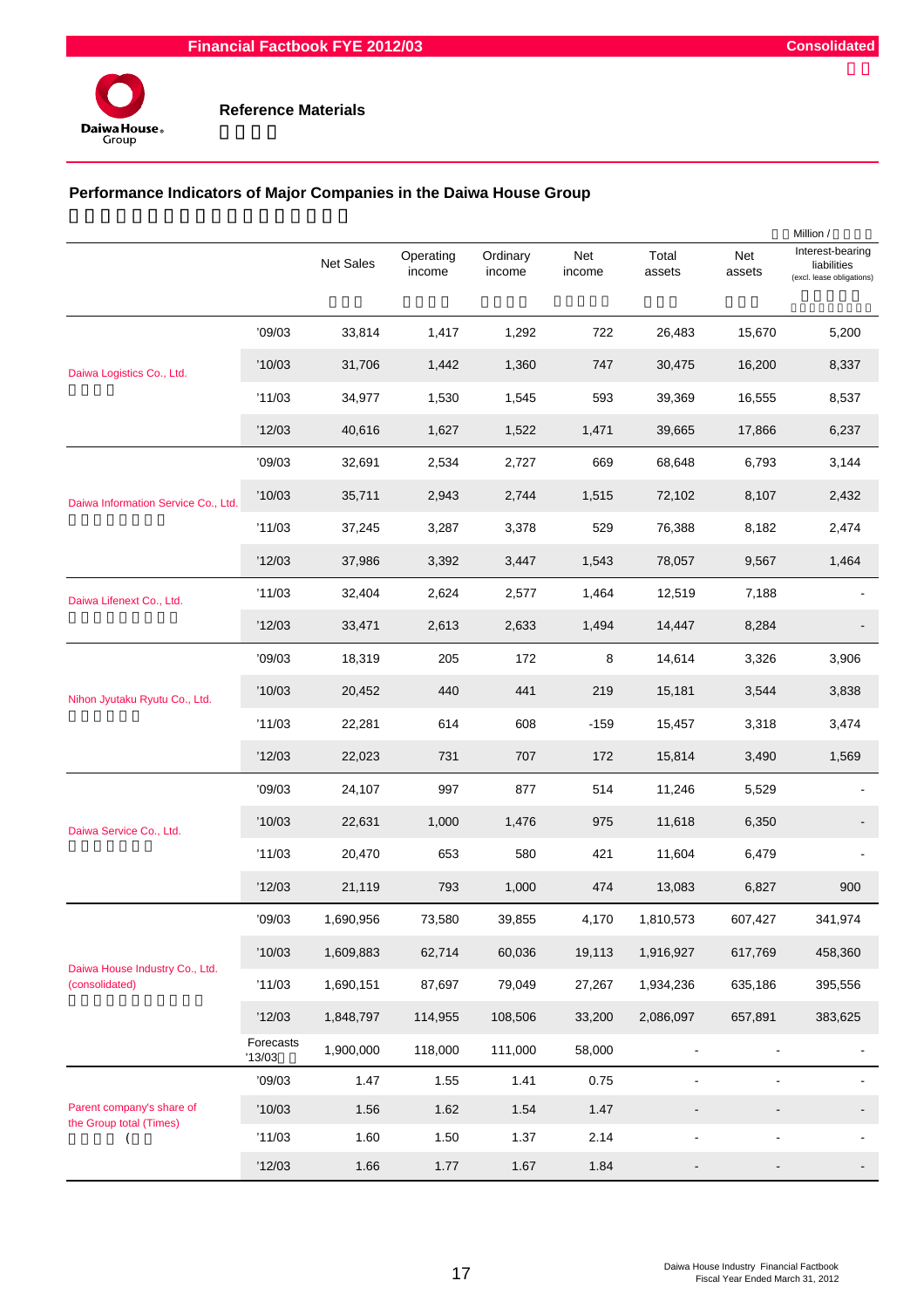

#### **Non-Consolidated Balance Sheets**

|                                                                                          |           |           |           |           |           | Million / |
|------------------------------------------------------------------------------------------|-----------|-----------|-----------|-----------|-----------|-----------|
| <b>Assets</b>                                                                            | '07/03    | '08/03    | '09/03    | '10/03    | '11/03    | '12/03    |
|                                                                                          |           |           |           |           |           |           |
| <b>Current assets</b>                                                                    |           |           |           |           |           |           |
| Cash and deposits                                                                        | 52,186    | 42,358    | 58,195    | 138,706   | 97,697    | 184,420   |
| Notes receivable, accounts receivable from completed<br>construction contracts and other | 34,224    | 33,579    | 23,819    | 43,499    | 62,677    | 50,066    |
| Short-term investment securities                                                         |           | 20        |           | 6         | 6         | 6         |
| Inventories                                                                              | 404,124   | 457,722   | 364,009   | 269,544   | 264,977   | 308,614   |
| Costs on uncompleted construction contracts                                              | 56,652    | 70,035    | 54,663    | 11,228    | 10,041    | 10,478    |
| Land for sale                                                                            | 279,133   | 291,740   | 226,789   | 203,407   | 205,357   | 232,548   |
| Single-family houses for sale                                                            | 98,132    | 120,449   | 100,488   | 84,296    | 85,267    | 93,240    |
| <b>Condominiums for sale</b>                                                             | 130,532   | 127,870   | 96,352    | 85,782    | 96,268    | 107,427   |
| <b>Other</b>                                                                             | 50,468    | 43,420    | 29,949    | 33,329    | 23,822    | 31,879    |
| <b>Buildings for sale</b>                                                                | 57,323    | 84,005    | 72,090    | 48,717    | 42,454    | 57,714    |
| Single-family houses for sale                                                            | 14,009    | 16,435    | 15,021    | 9,174     | 11,372    | 15,108    |
| <b>Condominiums for sale</b>                                                             | 41,387    | 66,853    | 57,048    | 36,611    | 28,086    | 29,512    |
| <b>Other</b>                                                                             | 1,926     | 716       | 20        | 2,931     | 2,994     | 13,093    |
| Other                                                                                    | 43,001    | 66,194    | 57,787    | 62,494    | 87,253    | 66,125    |
| Allowance for doubtful accounts                                                          | $-1,416$  | $-815$    | $-987$    | $-2,400$  | $-2,156$  | $-1,289$  |
| <b>Total current assets</b>                                                              | 532,120   | 599,060   | 502,824   | 511,849   | 510,455   | 607,944   |
| <b>Noncurrent assets</b>                                                                 |           |           |           |           |           |           |
| Property, plant and equipment                                                            | 314,267   | 327,077   | 395,843   | 420,817   | 389,866   | 382,450   |
| <b>Buildings and structures</b>                                                          | 61,015    | 72,953    | 129,291   | 144,892   | 125,952   | 123,614   |
| Land                                                                                     | 234,503   | 231,020   | 248,397   | 254,006   | 247,870   | 240,287   |
| Other                                                                                    | 18,748    | 23,102    | 18,154    | 21,918    | 16,043    | 18,547    |
| Intangible assets                                                                        | 7,533     | 7,516     | 7,553     | 7,924     | 10,359    | 14,039    |
| Investments and other assets                                                             | 346,520   | 399,884   | 431,278   | 477,608   | 489,628   | 519,972   |
| <b>Total noncurrent assets</b>                                                           | 668,321   | 734,477   | 834,676   | 906,349   | 889,854   | 916,462   |
| <b>Total assets</b>                                                                      | 1,200,441 | 1,333,538 | 1,337,500 | 1,418,199 | 1,400,310 | 1,524,407 |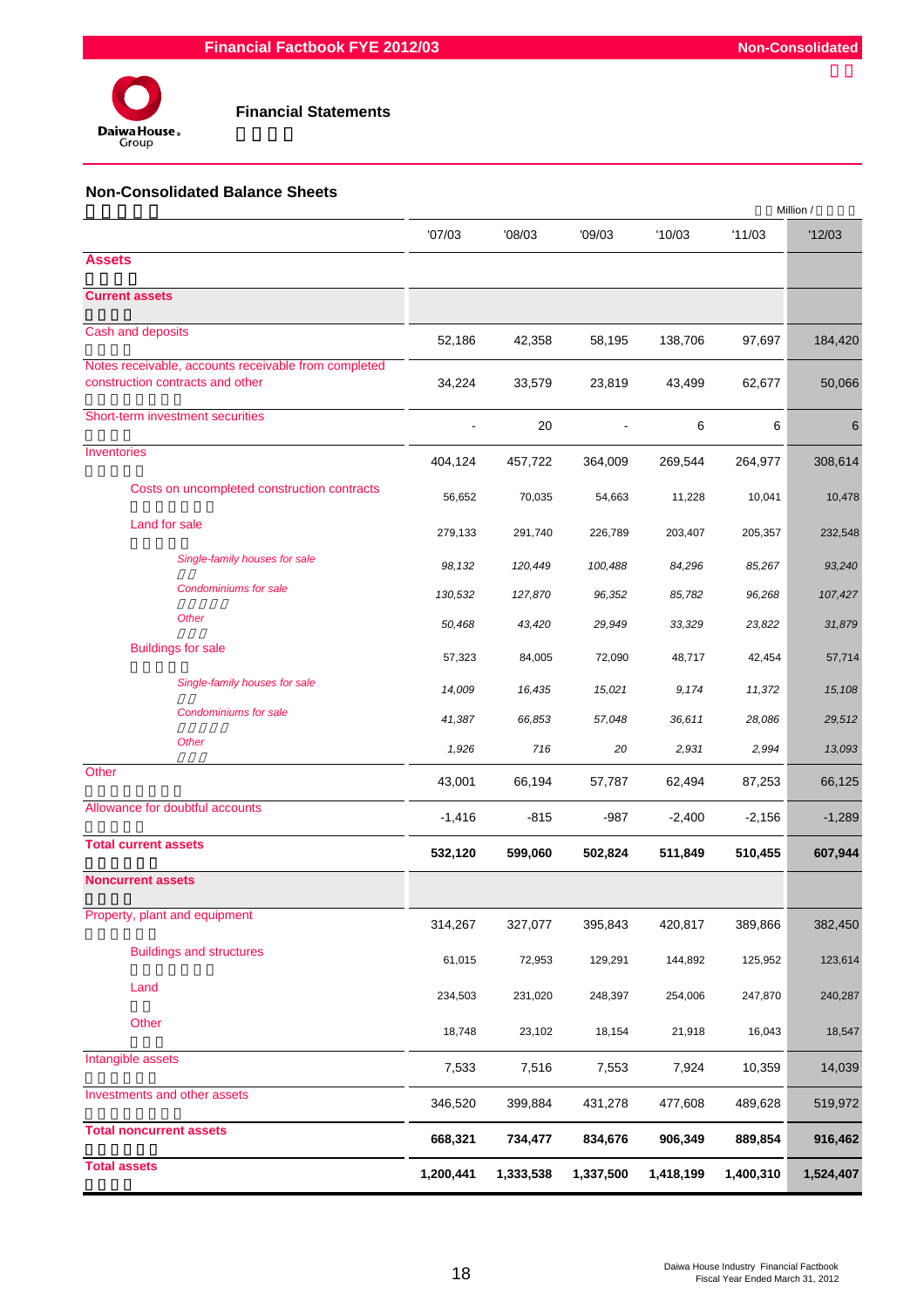

## **Financial Statements**

## **Non-Consolidated Balance Sheets**

|                                                                      |           |           |                |           |           | Million / |
|----------------------------------------------------------------------|-----------|-----------|----------------|-----------|-----------|-----------|
|                                                                      | '07/03    | '08/03    | '09/03         | '10/03    | '11/03    | '12/03    |
| <b>Liabilities</b>                                                   |           |           |                |           |           |           |
| <b>Current liabilities</b>                                           |           |           |                |           |           |           |
| Notes payable, accounts payable for construction contracts and other | 216,105   | 159,798   | 98,126         | 82,342    | 97,117    | 171,517   |
| <b>Commercial papers</b>                                             |           | 20,000    |                |           |           |           |
| Current portion of long-term loans payable                           |           |           |                |           |           | 129,700   |
| Income taxes payable                                                 | 9,334     | 16,362    | 540            | 17,983    | 431       | 6,147     |
| Advances received on uncompleted construction contracts              | 59,651    | 55,615    | 59,534         | 24,968    | 30,386    | 45,771    |
| Other                                                                | 164,060   | 199,263   | 184,994        | 188,932   | 204,366   | 219,008   |
| <b>Total current liabilities</b>                                     | 449,152   | 451,040   | 343,195        | 314,227   | 332,301   | 572,144   |
| <b>Noncurrent liabilities</b>                                        |           |           |                |           |           |           |
| <b>Bonds payable</b>                                                 |           |           | $\blacksquare$ | 100,000   | 100,000   | 100,000   |
| Long-term loans payable                                              |           | 145,000   | 245,000        | 245,000   | 193,000   | 68,000    |
| Other                                                                | 158,080   | 176,241   | 207,111        | 213,654   | 225,991   | 225,903   |
| <b>Total noncurrent liabilities</b>                                  | 158,080   | 321,241   | 452,111        | 558,654   | 518,991   | 393,903   |
| <b>Total liabilities</b>                                             | 607,232   | 772,282   | 795,306        | 872,881   | 851,293   | 966,048   |
| <b>Net assets</b>                                                    |           |           |                |           |           |           |
| <b>Shareholders' equity</b>                                          |           |           |                |           |           |           |
| <b>Capital stock</b>                                                 | 110,120   | 110,120   | 110,120        | 110,120   | 110,120   | 110,120   |
| Capital surplus                                                      | 228,795   | 228,786   | 228,786        | 228,786   | 228,786   | 228,786   |
| <b>Retained earnings</b>                                             | 339,441   | 327,925   | 317,951        | 316,720   | 287,812   | 291,139   |
| <b>Treasury stock</b>                                                | $-24,950$ | $-36,791$ | $-36,810$      | $-36,873$ | $-37,132$ | $-37,201$ |
| <b>Total shareholders' equity</b>                                    | 653,407   | 630,040   | 620,046        | 618,753   | 589,586   | 592,844   |
| <b>Valuation and translation adjustments</b>                         |           |           |                |           |           |           |
| Valuation difference on available-for-sale securities                | 29,585    | 13,784    | 3,127          | 7,258     | 8,369     | 8,260     |
| Revaluation reserve for land                                         | -89,784   | $-82,569$ | $-80,980$      | $-80,694$ | $-48,939$ | $-42,746$ |
| <b>Total valuation and translation adjustments</b>                   | $-60,198$ | $-68,785$ | -77,853        | $-73,436$ | $-40,569$ | $-34,486$ |
| <b>Total net assets</b>                                              | 593,208   | 561,255   | 542,193        | 545,317   | 549,017   | 558,358   |
| <b>Total liabilities and net assets</b>                              | 1,200,441 | 1,333,538 | 1,337,500      | 1,418,199 | 1,400,310 | 1,524,407 |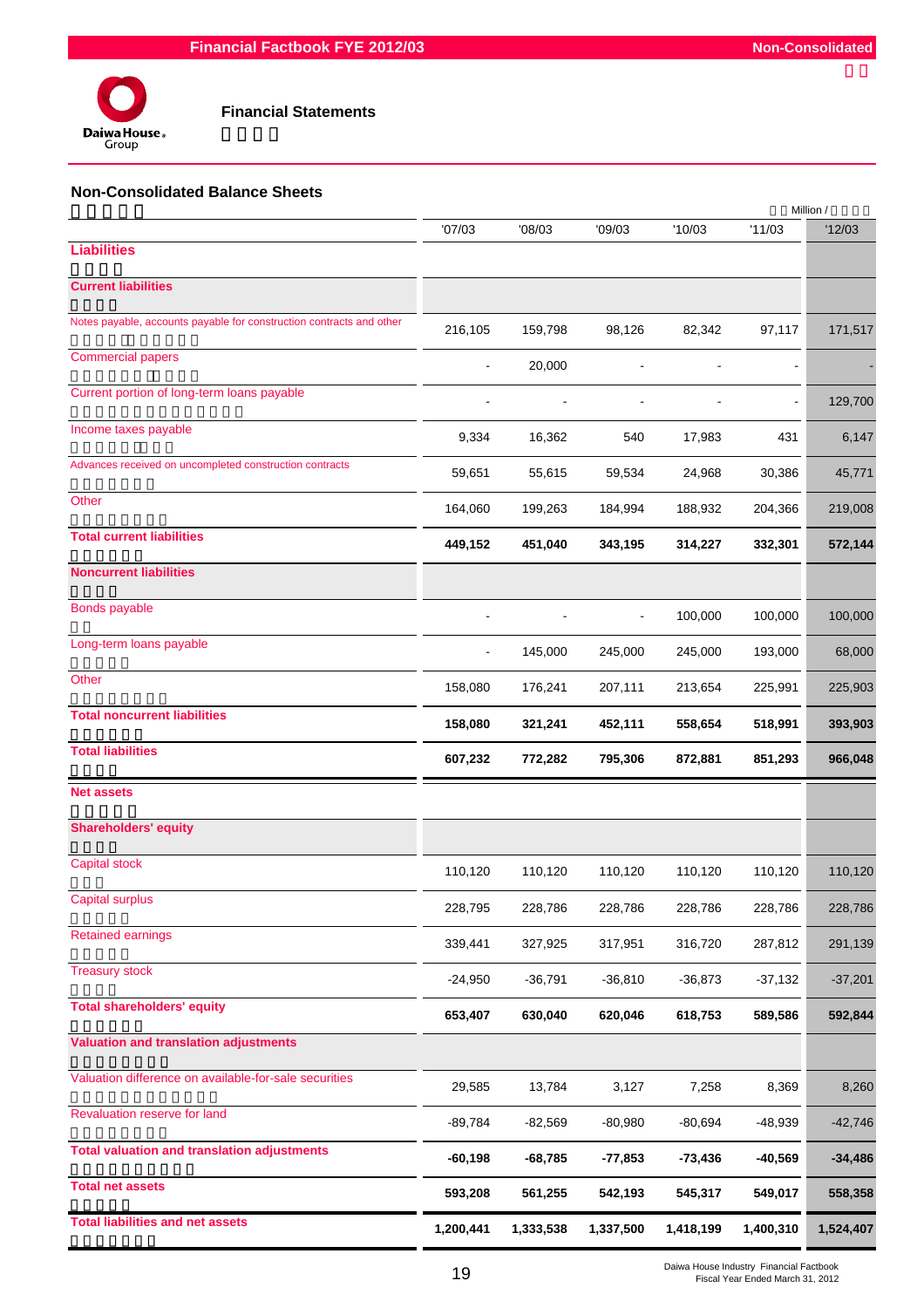

#### **Non-Consolidated Statements of Income**

|                                                      | Million / |           |           |           |           |           |                     |
|------------------------------------------------------|-----------|-----------|-----------|-----------|-----------|-----------|---------------------|
|                                                      | '07/03    | '08/03    | '09/03    | '10/03    | '11/03    | '12/03    | Forecasts<br>'13/03 |
| Net sales                                            | 1,185,664 | 1,157,660 | 1,152,431 | 1,034,834 | 1,058,103 | 1,116,665 | 1,164,000           |
| Cost of sales                                        | 931,920   | 913,917   | 927,862   | 832,796   | 833,616   | 874,935   | 913,000             |
| Selling, general and administrative expenses         | 192,750   | 180,498   | 177,065   | 163,254   | 166,028   | 176,890   | 183,000             |
| <b>Operating income</b>                              | 60,993    | 63,245    | 47,503    | 38,782    | 58,458    | 64,840    | 68,000              |
| Interest income and dividends income                 | 2,446     | 6,531     | 9,548     | 4,814     | 7,529     | 6,357     | 9,600               |
| Total non-operating income                           | 7,902     | 11,243    | 13,599    | 9,500     | 11,926    | 11,607    | 13,600              |
| Interest expenses                                    | 361       | 1,198     | 2,962     | 3,473     | 3,761     | 3,201     | 3,200               |
| Total non-operating expenses                         | 3,259     | 24,529    | 32,782    | 9,237     | 12,567    | 11,365    | 9,100               |
| <b>Ordinary income</b>                               | 65,636    | 49,959    | 28,320    | 39,045    | 57,817    | 65,081    | 72,500              |
| <b>Extraordinary income</b>                          | 1,264     | 991       | 691       | 537       | 3,548     | 2,701     |                     |
| <b>Extraordinary losses</b>                          | 6,893     | 39,288    | 17,572    | 16,343    | 43,541    | 16,446    | 7,000               |
| Income before income taxes and<br>minority interests | 60,007    | 11,662    | 11,439    | 23,240    | 17,824    | 51,336    | 65,500              |
| Income taxes                                         | 21,714    | 4,215     | 5,861     | 10,271    | 5,111     | 33,258    | 25,000              |
| <b>Net income</b>                                    | 38,292    | 7,446     | 5,578     | 12,969    | 12,713    | 18,077    | 40,500              |

## **Capital Investments ( of which, investment property )**

|                                            |        |                          |        |        |        |        | Million /           |
|--------------------------------------------|--------|--------------------------|--------|--------|--------|--------|---------------------|
|                                            | '07/03 | '08/03                   | '09/03 | '10/03 | '11/03 | '12/03 | Forecasts<br>'13/03 |
| <b>Capital investments</b>                 | 38,599 | 59,715                   | 99,280 | 61.909 | 45.942 | 46.380 | 60,000              |
| Investment property                        | 23,355 | 48,958                   | 79,721 | 50,534 | 26,286 | 32,040 | 40,000              |
| <b>Rental housing</b>                      | 467    | $\overline{\phantom{a}}$ | 23,564 | 22,056 | 9,053  | 16,860 | 7,835               |
| <b>Commercial facilities</b>               | 19,939 | 31,015                   | 34,359 | 6,836  | 3,282  | 4,007  | 4,000               |
| Logistics, Business & corporate facilities | 2,949  | 17,943                   | 21,798 | 21,642 | 13,951 | 11,172 | 28,165              |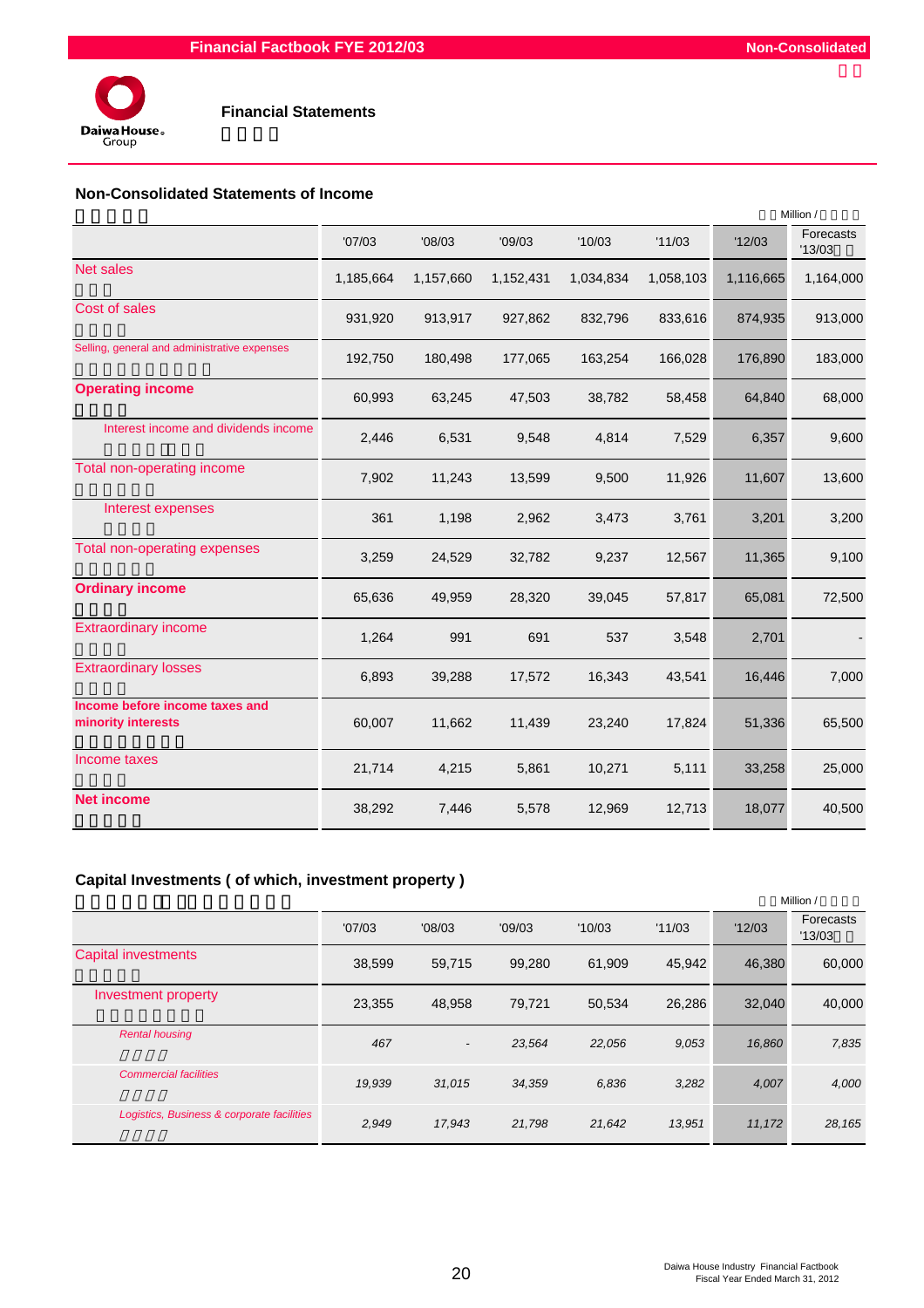

## **Analysis of Operations**

## **Sales by Business Segment**

|                                |                                                |           |           |           | Million /           |
|--------------------------------|------------------------------------------------|-----------|-----------|-----------|---------------------|
|                                |                                                | '10/03    | '11/03    | '12/03    | Forecasts<br>'13/03 |
| Single-family<br>houses        | <b>Custom-build houses</b>                     | 249,364   | 244,337   | 238,327   | 240,000             |
|                                | Houses (of housing subdivisions)               | 32,231    | 32,891    | 40,192    | 42,000              |
|                                | Land (including land for housing subdivisions) | 44,369    | 45,433    | 57,742    | 58,000              |
|                                | Sub-total                                      | 325,965   | 322,662   | 336,262   | 340,000             |
| <b>Rental housing</b>          |                                                | 267,602   | 287,634   | 296,138   | 303,500             |
| Condominiums                   |                                                | 92,412    | 98,657    | 85,023    | 97,000              |
| <b>Existing home business</b>  |                                                | 39,633    | 51,496    | 57,927    | 60,200              |
| <b>Commercial facilities</b>   |                                                | 169,135   | 154,331   | 180,094   | 196,400             |
|                                | Logistics, Business & corporate facilities     | 131,631   | 134,139   | 150,141   | 155,900             |
| Resort hotels and golf courses |                                                | 4,505     | 4,236     | 3,958     | 4,000               |
| Other                          |                                                | 3,947     | 4,944     | 7,117     | 7,000               |
| <b>Total</b>                   |                                                | 1,034,834 | 1,058,103 | 1,116,665 | 1,164,000           |

## **Gross Profit Ratio by Business Segment**

|                               |                                                |         |         |        | (% )                |
|-------------------------------|------------------------------------------------|---------|---------|--------|---------------------|
|                               |                                                | '10/03  | '11/03  | '12/03 | Forecasts<br>'13/03 |
| Single-family<br>houses       | <b>Custom-build houses</b>                     | 23.3    | 24.5    | 24.7   | 24.6                |
|                               | Houses (of housing subdivisions)               | 21.7    | 22.7    | 21.1   | 20.5                |
|                               | Land (including land for housing subdivisions) | $-15.2$ | $-19.9$ | $-5.0$ | 2.9                 |
|                               | Sub-total                                      | 17.9    | 18.1    | 19.1   | 20.4                |
| <b>Rental housing</b>         |                                                | 25.3    | 25.7    | 26.6   | 24.7                |
| Condominiums                  |                                                | $-10.4$ | 14.5    | 15.6   | 16.6                |
| <b>Existing home business</b> |                                                | 29.4    | 33.2    | 32.2   | 32.5                |
| <b>Commercial facilities</b>  |                                                | 25.1    | 25.2    | 24.8   | 23.6                |
|                               | Logistics, Business & corporate facilities     | 23.0    | 15.2    | 13.4   | 14.2                |
|                               | Resort hotels and golf courses                 | 22.3    | 20.5    | 19.7   | 22.4                |
| Other                         |                                                | 3.7     | 10.2    | 18.5   | 20.7                |
| <b>Total</b>                  |                                                | 19.5    | 21.2    | 21.6   | 21.6                |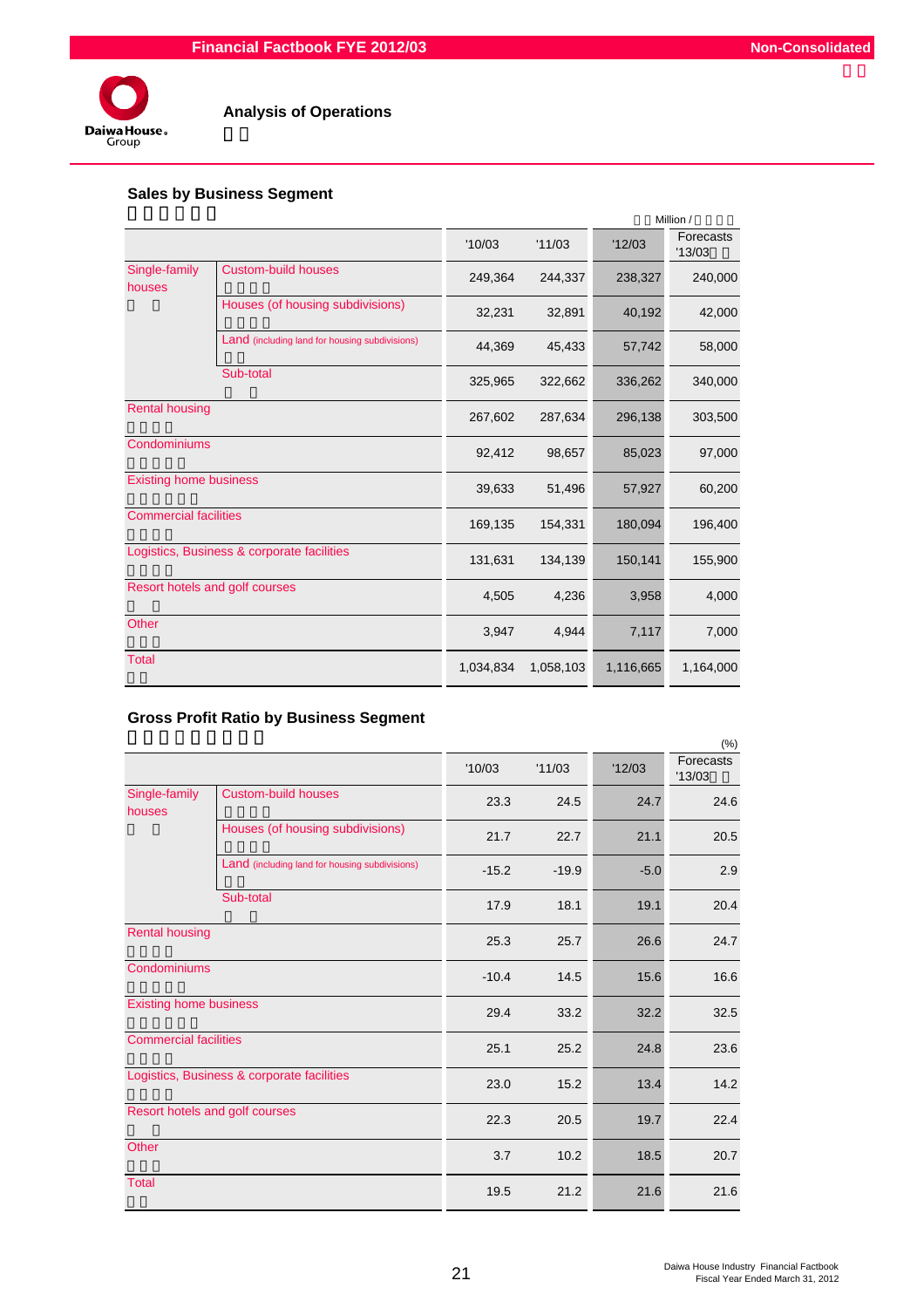

## **Orders Received and Sales by Business Segment**

#### Orders received

|                                            |                                                |        |         |                              | (Units / | $\overline{a}$      | 100 Million / |
|--------------------------------------------|------------------------------------------------|--------|---------|------------------------------|----------|---------------------|---------------|
|                                            |                                                |        | '11/03  | '12/03                       |          | Forecasts<br>'13/03 |               |
|                                            |                                                | Units/ | Amount/ | Units/                       | Amount/  | Units/              | Amount/       |
| Single-family                              | <b>Custom-build houses</b>                     | 8,371  | 2,428   | 8,000                        | 2,393    | 8,130               | 2,439         |
| houses                                     | Houses (of housing subdivisions)               | 1,421  | 340     | 1,659                        | 397      | 1,770               | 406           |
|                                            | Land (including land for housing subdivisions) | ۰      | 496     | $\overline{\phantom{m}}$     | 566      |                     | 555           |
|                                            | Sub-total                                      | 9,792  | 3,265   | 9,659                        | 3,357    | 9,900               | 3,400         |
| <b>Rental housing</b>                      |                                                | 26,861 | 2,941   | 28,557                       | 3,225    | 31,760              | 3,300         |
| Condominiums                               |                                                | 2,389  | 868     | 2,788                        | 968      | 3,030               | 990           |
| <b>Existing home business</b>              |                                                |        | 538     |                              | 594      |                     | 615           |
| <b>Commercial facilities</b>               |                                                |        | 1,537   |                              | 1,801    |                     | 1,990         |
| Logistics, Business & corporate facilities |                                                |        | 1,266   | $\qquad \qquad \blacksquare$ | 1,556    |                     | 1,580         |
| Resort hotels and golf courses             |                                                |        | 42      |                              | 39       |                     | 40            |
| Other                                      |                                                |        | 53      |                              | 71       |                     | 85            |
| <b>Total</b>                               |                                                | 39,042 | 10,513  | 41,004                       | 11,615   | 44,690              | 12,000        |

#### Sales

|                                |                                                |        |         |        | $($ Units $/$ , |        | 100 Million /<br>$\lambda$ |
|--------------------------------|------------------------------------------------|--------|---------|--------|-----------------|--------|----------------------------|
|                                |                                                | '11/03 |         | '12/03 |                 | '13/03 | Forecasts                  |
|                                |                                                | Units/ | Amount/ | Units/ | Amount/         | Units/ | Amount/                    |
| Single-family                  | <b>Custom-build houses</b>                     | 8,133  | 2,443   | 8,323  | 2,383           | 8,080  | 2,400                      |
| houses                         | Houses (of housing subdivisions)               | 1,370  | 328     | 1,676  | 401             | 1,830  | 420                        |
|                                | Land (including land for housing subdivisions) |        | 454     |        | 577             |        | 580                        |
|                                | Sub-total                                      | 9,503  | 3,226   | 9,999  | 3,362           | 9,910  | 3,400                      |
| <b>Rental housing</b>          |                                                | 25,224 | 2,876   | 27,115 | 2,961           | 29,260 | 3,035                      |
| Condominiums                   |                                                | 2,687  | 986     | 2,372  | 850             | 2,910  | 970                        |
| <b>Existing home business</b>  |                                                |        | 514     |        | 579             |        | 602                        |
| <b>Commercial facilities</b>   |                                                |        | 1,543   |        | 1,800           |        | 1,964                      |
|                                | Logistics, Business & corporate facilities     |        | 1,341   |        | 1,501           |        | 1,559                      |
| Resort hotels and golf courses |                                                |        | 42      |        | 39              |        | 40                         |
| Other                          |                                                |        | 49      |        | 71              |        | 70                         |
| <b>Total</b>                   |                                                | 37,414 | 10,581  | 39,486 | 11,166          | 42,080 | 11,640                     |

Note: Amounts less than 100 million have been eliminated.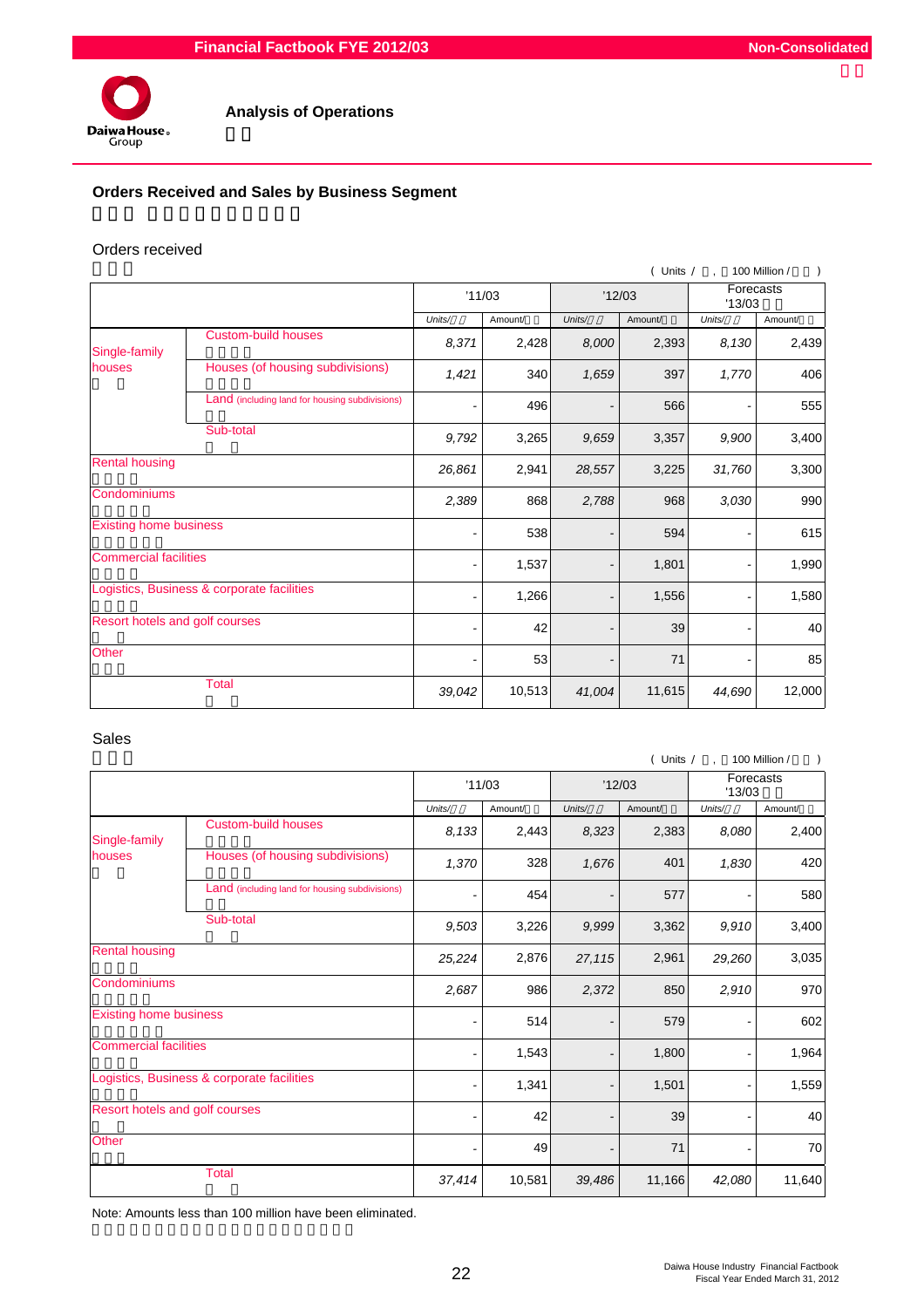#### **Financial Factbook FYE 2012/03 Non-Consolidated**



#### **Reference Materials**

#### **Residential Business**



|                              |        |        |        | $(\%)$ |
|------------------------------|--------|--------|--------|--------|
|                              | '09/03 | '10/03 | '11/03 | '12/03 |
| Percentage of reconstruction | 26     |        | 28     | 29     |

## Model house exhibitions

|                                                                         |                  | '09/03 | '10/03 | '11/03 | '12/03 |
|-------------------------------------------------------------------------|------------------|--------|--------|--------|--------|
| Number of model house exhibitions                                       |                  | 248    | 225    | 225    | 228    |
| Number of family groups visiting                                        |                  | 96.616 | 85.792 | 80.654 | 76,917 |
| Average number of family group visits per single model house exhibition | 390              | 381    | 358    | 337    |        |
| Number of MACHINAKA-xevo                                                | Display homes    | 82     | 40     | 26     | 112    |
|                                                                         | Works in process | 6      | 5      | 15     | 23     |

#### Average sales per unit / Average area per unit

|                                            |                                                |         |        |         |        |         |        | Million / |        |
|--------------------------------------------|------------------------------------------------|---------|--------|---------|--------|---------|--------|-----------|--------|
|                                            |                                                |         | '09/03 | '10/03  |        | '11/03  |        | '12/03    |        |
|                                            |                                                | Sales / | Area / | Sales / | Area / | Sales / | Area / | Sales /   | Area / |
|                                            | Steel-frame                                    | 29.7    | 136.0  | 28.2    | 133.3  | 28.8    | 133.3  | 29.7      | 133.1  |
|                                            | Wood-frame                                     | 28.8    | 134.6  | 27.6    | 132.1  | 27.3    | 129.6  | 27.3      | 127.4  |
| Single-family houses (custom-build houses) |                                                | 29.6    | 135.9  | 28.2    | 133.2  | 28.8    | 133.1  | 29.7      | 132.8  |
|                                            | Steel-frame                                    | 24.4    | 121.6  | 24.6    | 122.1  | 24.1    | 119.6  | 24.1      | 118.1  |
|                                            | Wood-frame                                     | 22.3    | 122.3  | 24.4    | 123.4  | 23.0    | 119.4  | 23.2      | 118.9  |
|                                            | Single-family houses (of housing subdivisions) | 24.1    | 121.7  | 24.6    | 122.2  | 24.0    | 119.6  | 24.0      | 118.1  |
|                                            | Steel-frame (low-rise)                         | 9.4     | 49.4   | 9.4     | 50.8   | 9.9     | 54.0   | 10.1      | 56.9   |
|                                            | Steel-frame (high and mid-rise)                | 11.6    | 82.3   | 11.8    | 65.1   | 14.6    | 60.9   | 12.2      | 57.8   |
|                                            | Wood-frame                                     | 9.5     | 60.8   | 8.9     | 58.4   | 10.1    | 65.4   | 13.9      | 84.6   |
| <b>Rental houses</b>                       |                                                | 9.7     | 53.2   | 9.7     | 52.0   | 10.9    | 54.8   | 11.3      | 57.1   |